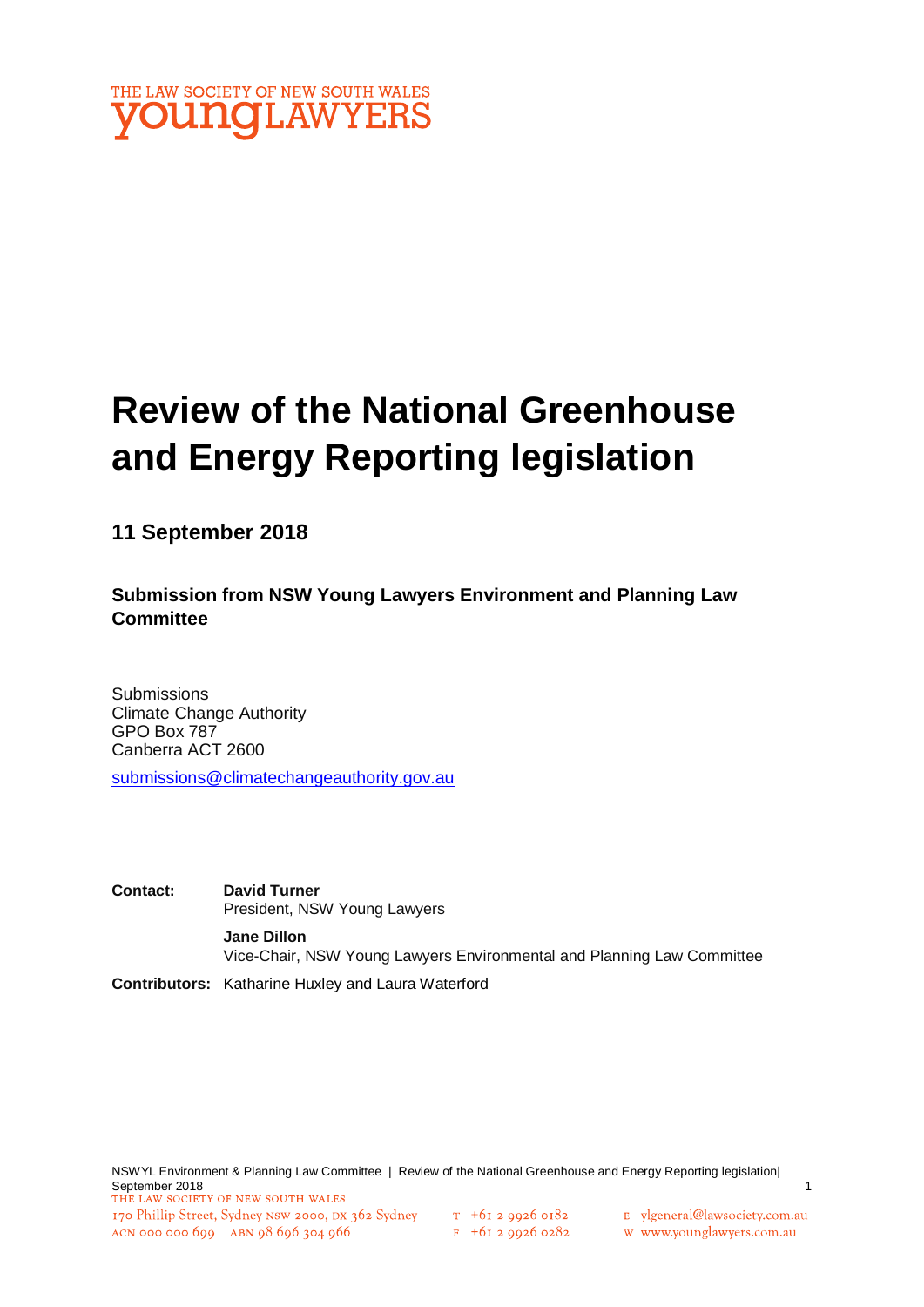#### THE LAW SOCIETY OF NEW SOUTH WALES **YOUNG** LAW YERS

The NSW Young Lawyers Environment and Planning Law Committee (**Committee**) makes the following submission in response to the 2018 Review of the National Greenhouse and Energy Reporting legislation (**NGER Scheme**).

#### **NSW Young Lawyers**

NSW Young Lawyers is a division of The Law Society of New South Wales. NSW Young Lawyers supports practitioners in their professional and career development in numerous ways, including by encouraging active participation in its 16 separate committees, each dedicated to particular areas of practice. Membership is automatic for all NSW lawyers (solicitors and barristers) under 36 years and/or in their first five years of practice, as well as law students. NSW Young Lawyers currently has over 15,000 members.

The Committee comprises of a group of approximately 50 members interested in our environment. The Committee focuses on environmental and planning law issues, raising awareness in the profession and the community about developments in legislation, case law and policy. The Committee also concentrates on international environment and climate change laws and their impact within Australia.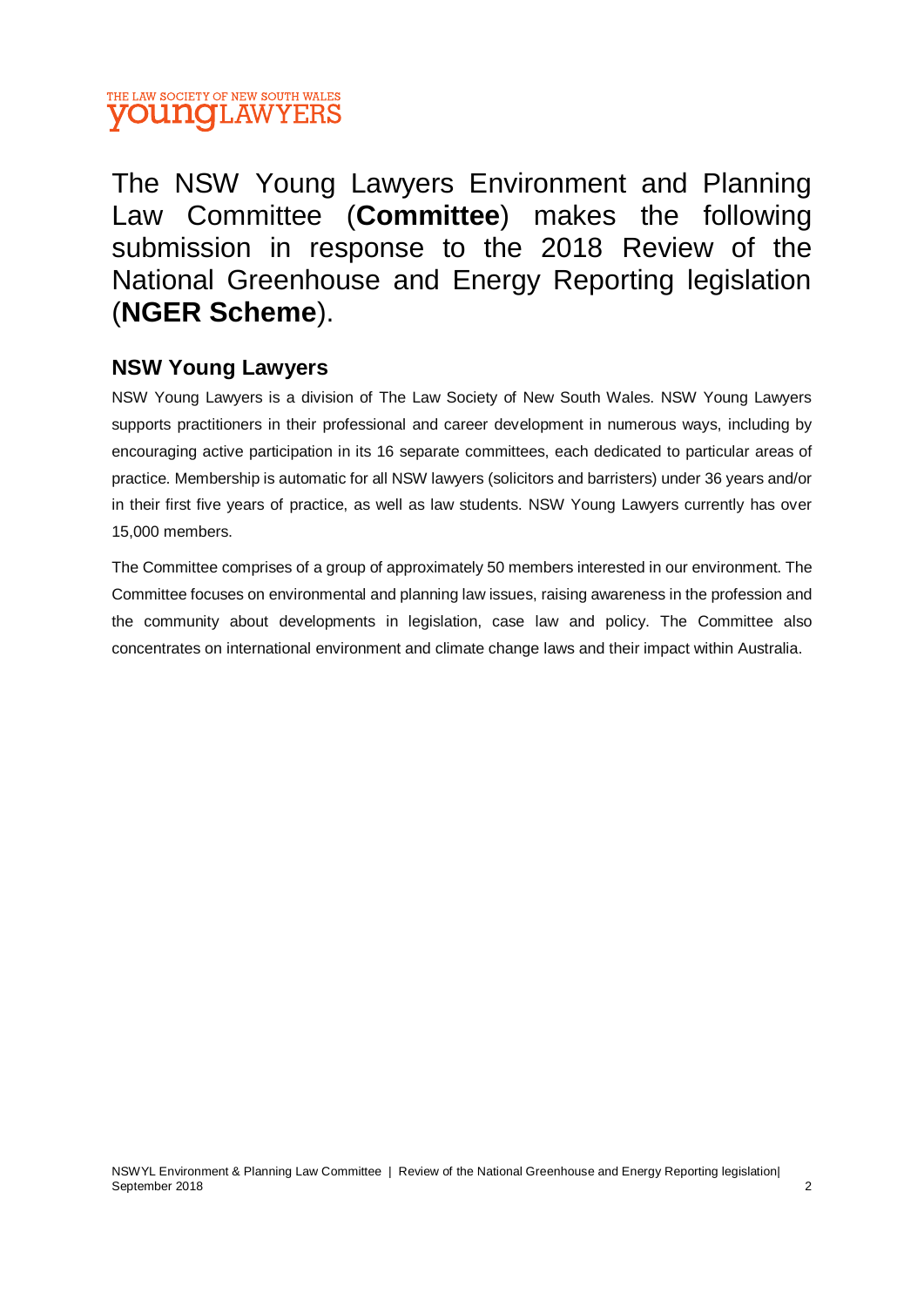#### THE LAW SOCIETY OF NEW SOUTH WALES **VOUNG**LAWYERS

### **Summary of Recommendations**

The Committee makes the following recommendations in relation to the 2018 Review of the NGER Scheme with reference to the following chapters of the attendant Consultation Paper published by the Climate Change Authority (**Consultation Paper**):

### **Chapter 2:**

- 1. Reporting thresholds under the NGER Scheme should be lowered to capture emissions from a greater proportion of entities with substantial emissions.
- 2. Scope 3 emissions should be measured and reported on under the NGER Scheme.
- 3. Reporting under the NGER Scheme should be carried out on a monthly, rather than annual basis, and the National Greenhouse Accounts maintained accordingly.

### **Chapter 3:**

- 4. The objective of the safeguard mechanism should be redefined with reference to its role in facilitating the realisation of Australia's long-term emissions reduction targets.
- 5. A clearly defined framework for ratcheting down the emissions thresholds under the safeguard mechanism should be developed in line with Australia's long-term emissions reduction targets.
- 6. The scope of the safeguard mechanism should be expanded so that it applies to all facilities which have a cumulative scope 1-3 emissions footprint that exceeds the safeguard emissions threshold.
- 7. Emissions abatement from ERF projects should not be used in the calculation of safeguard facilities' net emissions.
- 8. Safeguard facilities should no longer have the ability to increase their emissions baselines.
- 9. Safeguard facilities should no longer have the ability to utilise multi-year monitoring periods.
- 10. Consideration should be given to how the safeguard mechanism could be linked with international markets.

### **Chapter 4:**

11. The publication requirements under the NGER Scheme should apply to a broader range of entities.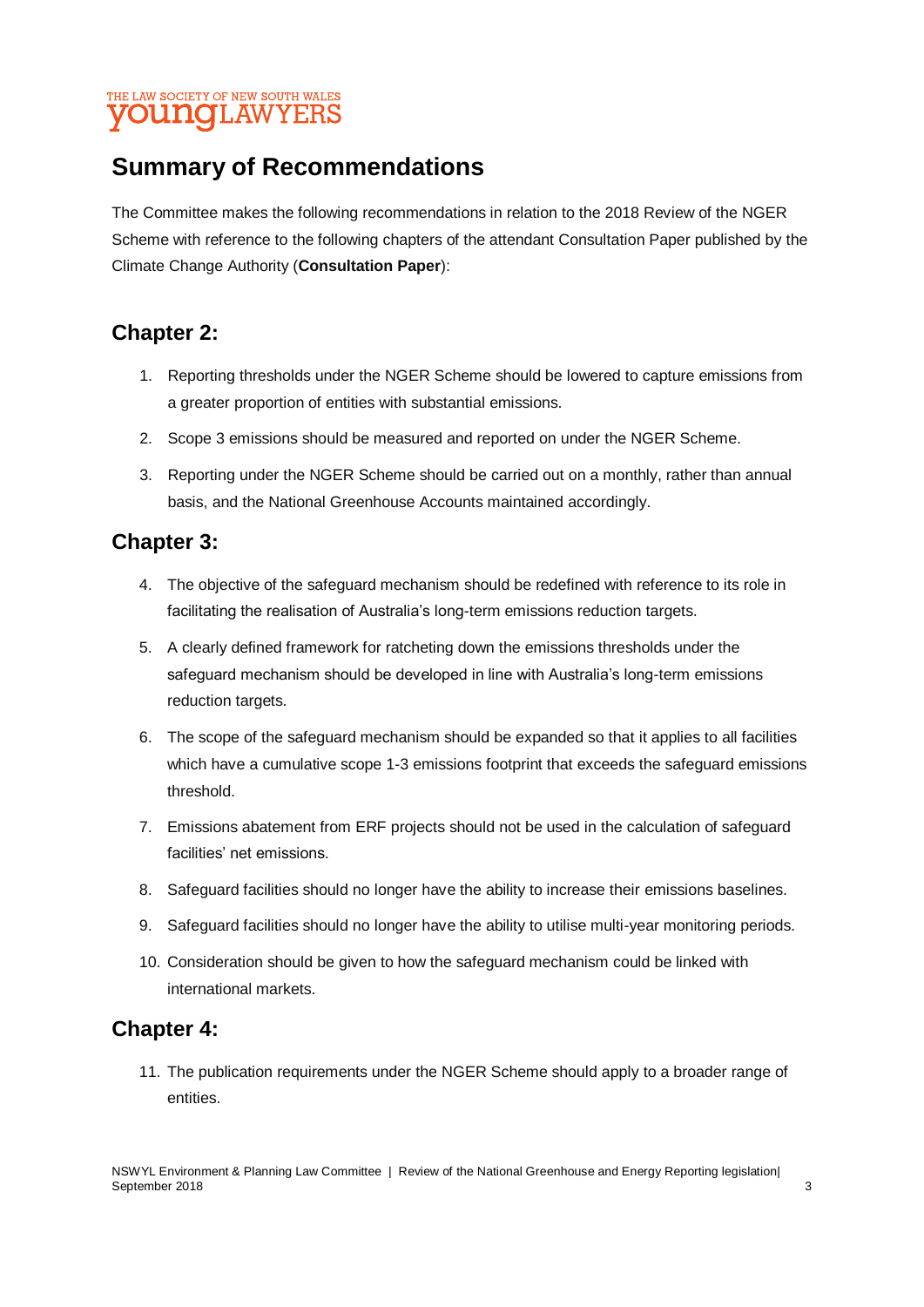#### HE LAW SOCIETY OF NEW SOUTH WALES **VOUNGLAWYERS**

- 12. The threshold for data publication under the NGER Scheme should be expanded to take into account scope 3 emissions.
- 13. Data collected under the NGER Scheme should be published on a monthly, rather than annual basis in accordance with the more frequent reporting requirements recommended in relation to Chapter 2 of the Consultation Paper.
- 14. Entities' scope 3 emissions should be published to enhance their accountability and better inform public policy.
- 15. Emissions data from the agriculture, land use, land use change, forestry, private vehicle transport and residential sectors should be published under the NGER Scheme.
- 16. The NGER legislation should expressly identify the factors the Clean Energy Regulator must take into account when considering a request not to publish emissions data.
- 17. Consideration should be given as to how the interface of the Clean Energy Regulator website and information published on that website could be made more user-friendly for members of the public without a working understanding of the NGER Scheme and those looking for entityspecific emissions data.
- 18. Measures to proactively encourage public participation and engagement with published NGER Scheme data should be included in NGER Act. This may involve making public announcements, news items and interviews in the local media or local focus group meetings regarding the publication of such data mandatory under the NGER Act.
- 19. The publication requirements for emissions data should be refined to facilitate the drawing of comparisons between corporations based on their source and activity type.

### **Chapter 5:**

20. All reporters (and especially those subject to the safeguard mechanism) should be required to engage a registered greenhouse and energy auditor to confirm they comply with reporting requirements prior to submitting their reports under the NGER Scheme.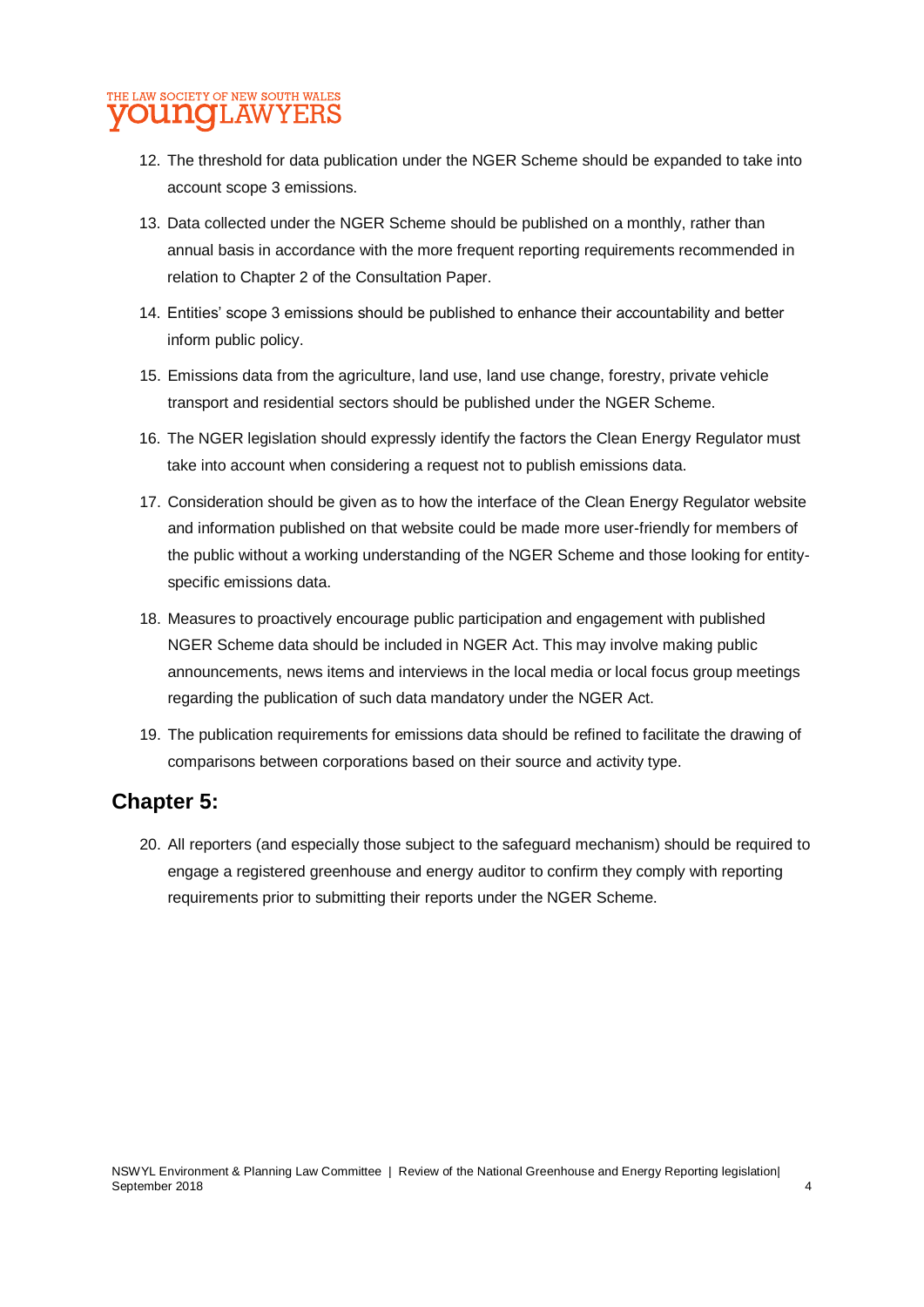#### HE LAW SOCIETY OF NEW SOUTH WALES **younq**LAWYERS

### **General comments**

In April 2016, Australian became a signatory to the "Paris Agreement"<sup>1</sup> on greenhouse gas (**GHG**) emission mitigation. The Agreement obliges signatories to work towards keeping global temperature rises to well below two degrees Celsius above pre-industrial levels and to pursue efforts to limit the temperature increase even further to 1.5 degrees Celsius.

Article 4.2 of the Agreement provides that Australia's current nationally determined contribution ( $NDC$ ), to support the aim of limiting global warming to well below  $2^{\circ}C$ , is to reduce our emissions by 26–28 per cent below 2005 levels by 2030 (**2030 Target**).<sup>2</sup> Australia's 2030 Target has been widely criticised as one of the least ambitious targets adopted by a developed country under the Paris Agreement.<sup>3</sup>

Despite a generous NDC for 2030, based on current policy settings in Australia it appears that the 2030 Target is currently out of reach. In December 2017, the Australian Government released a report on Australia's current emissions trajectory which indicates that Australia will not meet its 2030 Target unless additional emissions reduction measures are put in place.<sup>4</sup>

Australia remains the highest producer of GHG) emissions per capita in the world, largely driven by a reliance on coal-fired energy production which accounts for more than 75% of electricity produced in the mainland eastern states of Queensland, New South Wales and Victoria.<sup>5</sup>

Despite the need to address GHG emissions, in August 2018 the Australian Government announced that it would not go ahead with its plan to legislate an emissions reduction target for the electricity sector as part of its proposed National Energy Guarantee (**NEG**).

In the absence of any effective emissions reduction strategy in Australia, the 2018 review of the NGER Scheme is both timely and crucial to ensuring Australia will be able to meet its 2030 Target.

The NGER Scheme, with the amendments outlined in this submission, is an opportunity to reduce our emissions in line with our international obligations in the foreseeable future.

1

<sup>2</sup> Commonwealth of Australia, 'Australia's 2030 Emission Reduction Target' (2015)

<sup>&</sup>lt;sup>1</sup> ["Paris Agreement".](https://treaties.un.org/pages/ViewDetails.aspx?src=TREATY&mtdsg_no=XXVII-7-d&chapter=27&clang=_en) United Nations Treaty Collection. 8 July 2016.

<sup>&</sup>lt;https://www.pmc.gov.au/sites/default/files/publications/Summary%20Report%20Australias%202030 %20Emission%20Reduction%20Target.pdf>.

<sup>&</sup>lt;sup>3</sup> Rob Fowler et al, 'Climate Law (Technical Paper 5)' (Australian Panel of Experts on Environmental Law, Melbourne, April 2017), 8, 10 ('*APEEL Technical Paper 5*').

<sup>4</sup> Department of Environment and Energy, 'Australia's Emissions Projections 2017' (2017).

<sup>5</sup> Commonwealth of Australia (Department of the Environment and Energy) "Australia's 7th National Communication on Climate Change", December 2017, 31.

NSWYL Environment & Planning Law Committee | Review of the National Greenhouse and Energy Reporting legislation| September 2018 5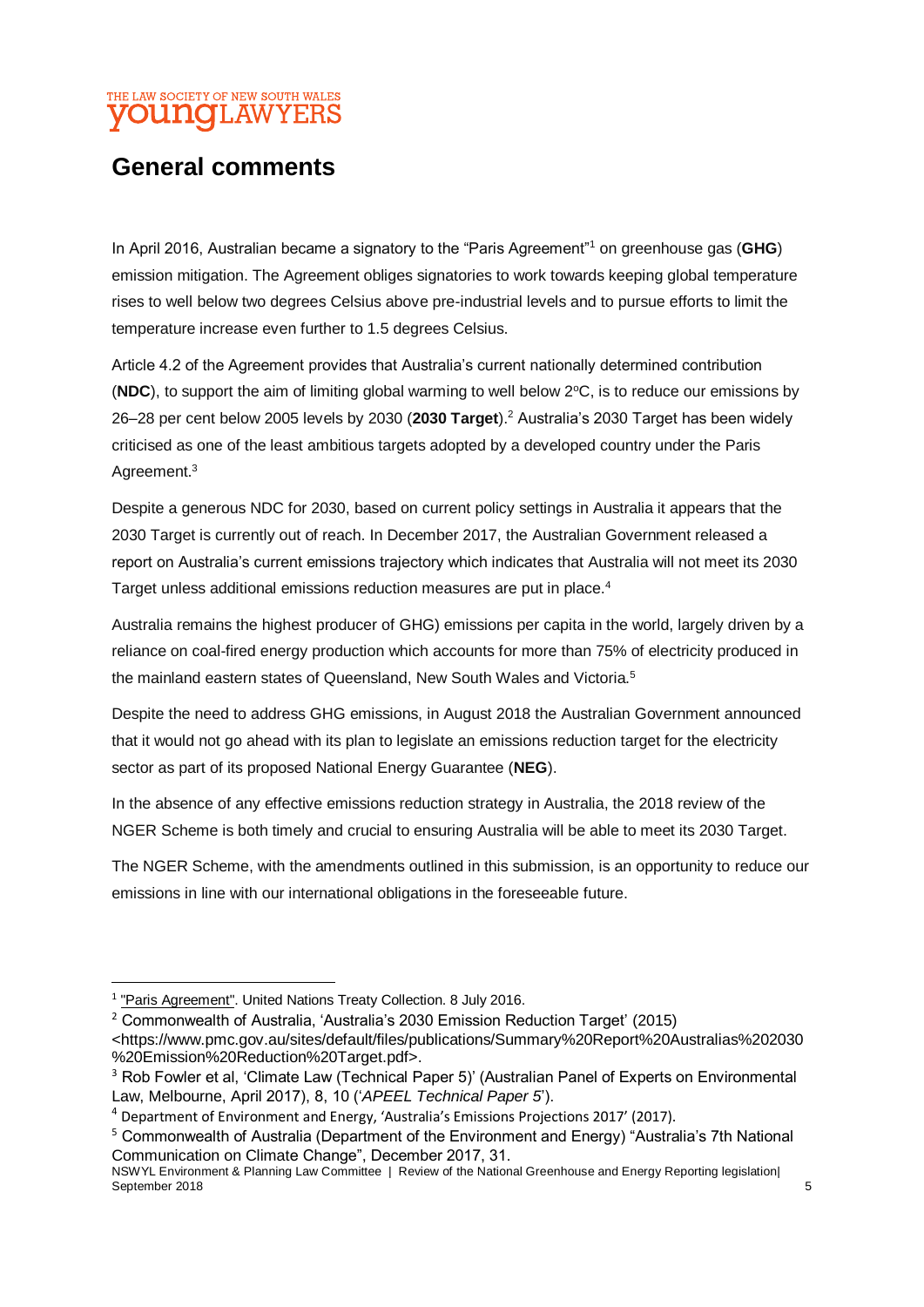#### THE LAW SOCIETY OF NEW SOUTH WALES **VOUNGLAWYERS**

### **Consultation Questions: Chapter 2**

## **Q. 1 Do the National Greenhouse and Energy Reporting scheme reporting thresholds balance coverage with administrative costs? Should thresholds be increased, decreased or kept as is?**

Australia's reporting mechanism under the NGER Scheme collects data in relation to entities' GHG emissions from processes and product use and the waste sector with emissions estimates above 25,000 tonnes CO2-e per year, or energy consumed or produced above the same threshold. The reporting is used to inform policy and legislative choices to advance mitigation techniques and technologies that will assist to reduce emissions.

To achieve our 2030 Target and make Australia's per capita emissions more proportionate in respect of the global carbon budget that has been agreed under the Paris Agreement, the full scope of Australia's GHG emissions should inform policy-making in this space. On that basis, the Committee submits that the reporting thresholds under the NGER Scheme should to be lowered to capture emissions from a greater proportion of entities with substantial emissions, and that the reporting requirements should capture scope 3 emissions to provide an accurate picture of Australia's contribution to the global carbon budget. This is discussed in greater detail in relation to Question 2 below.

*Recommendation 1: Reporting thresholds under the NGER Scheme should be lowered to capture emissions from a greater proportion of entities with substantial emissions.*

## **Q. 2 Should the scope of reporting under the National Greenhouse and Energy Reporting scheme be expanded or reduced e.g. to include or exclude certain GHG, emissions sources, inventory sectors or types of entities who report?**

Currently the NGER Scheme requires reporting on carbon dioxide (CO2), methane (CH4), nitrous oxide (N2O), perfluorocarbons (PFCs), hydrofluorocarbons (HFCs), sulphur hexafluoride (SF6) and nitrogen trifluoride (NF3). Indirect GHG covered in ancillary fashion for reporting under the UNFCCC are: carbon monoxide (CO), oxides of nitrogen (NOX), and non-methane volatile organic compounds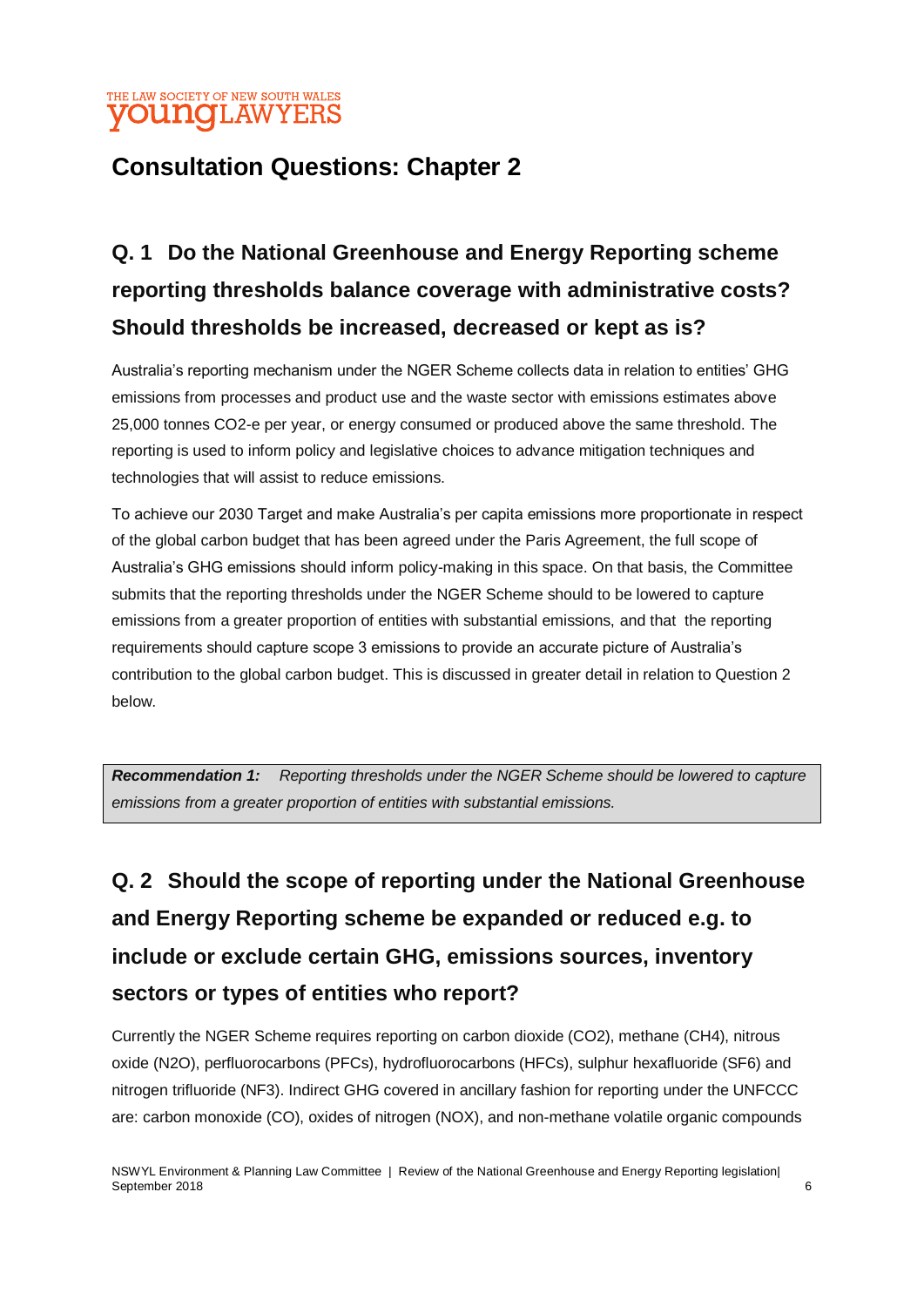#### THE LAW SOCIETY OF NEW SOUTH WALES **UNG**LAWYERS

1

(NMVOCs). Sulphur dioxide (SO2), an aerosol precursor, is included because emissions of this gas influence global warming.

However, as identified in relation to Question 1 above, Australia does not report on its scope 3 emissions as this is not a formal requirement under its international climate change obligations. The Committee submits that an absence of reporting on scope 3 emissions, which contribute significantly to Australia's GHG footprint in the context of the global carbon budget, masks Australia's actual GHG footprint and shifts reporting obligations in relation to emissions from the burning of coal mined in Australia on to third parties. The Committee submits this is a material risk in the face of the consequences of exceeding the 2°C warming limit under the Paris Agreement, given that many of the countries to whom Australia exports coal are unlikely to have access to reporting mechanisms that are as sophisticated as those available in Australia.

The Committee submits that recent legal actions determined in various jurisdictions<sup>6</sup> illustrate that courts are open to viewing the need to address climate change as a matter of "public interest". While a court is yet to hold that GHG effects are a mandatory consideration in planning decisions, or a matter of national environmental significance under the *Environment Protection and Biodiversity Conservation Act 1999* (Cth) (**EPBC Act**), the increase in community-led actions based on climate change arguments illustrates a growing public interest in the reduction of GHG emissions.

In order to inform Australia's approach to the regulation of our downstream emissions and the approval of new resource extraction projects, the Committee submits that scope 3 emissions should be measured and reported on under the NGER Scheme so that evidence-based policy and legislative mitigation measures can be implemented to accurately and adequately reduce Australia's carbon footprint. The Committee also recommends that activities contributing to climate change should be a matter of national environmental significance under the EPBC Act in similar terms as developments has or will likely have a significant impact on water resources.<sup>7</sup>

*Recommendation 2: Scope 3 emissions should be measured and reported on under the NGER Scheme.*

<sup>6</sup> See, *Wildlife Preservation Society v Minister for the Environment and Heritage* (2006) 232 ALR 510; *Anvil Hill Project Watch Association Inc v Minister for the Environment and Water Resources* (2007) 243 ALR 784. 6; *Gray v Macquarie Generation* [2010] NSWLEC 34; *Gray v Macquarie Generation* (No 3) [2011] NSWLEC 3; *Coast and Country Association of Queensland Inc v Smith & Anor; Coast and Country Association of Queensland Inc v Minister for Environment and Heritage Protection & Ors* [2015] QSC 260; *Bulga Milbrodale Progress Association Inc v Minister for Planning and Infrastructure* (2013) 194 LEGRA 347 on appeal; *Warkworth Mining Ltd v Bulga Milbrodale Progress Association Inc* (2014) 307 ALR 262.

NSWYL Environment & Planning Law Committee | Review of the National Greenhouse and Energy Reporting legislation| September 2018 **7** 2019 **7** 2019 **7** 2019 **7** 2019 **7** 2019 **7** 2019 **7** 2019 **7** 2019 **7** 2019 **7** 2019 **7** 2019 **7** 2019 **7** 2019 **7** 2019 **7** 2019 **7** 2019 **7** 2019 **7** 2019 **7** 2019 **7** 2019 **7** 2019 **7** 2019 **7** 2019 <sup>7</sup> *Environment Protection and Biodiversity Conservation Act 1999* (Cth), s 24D.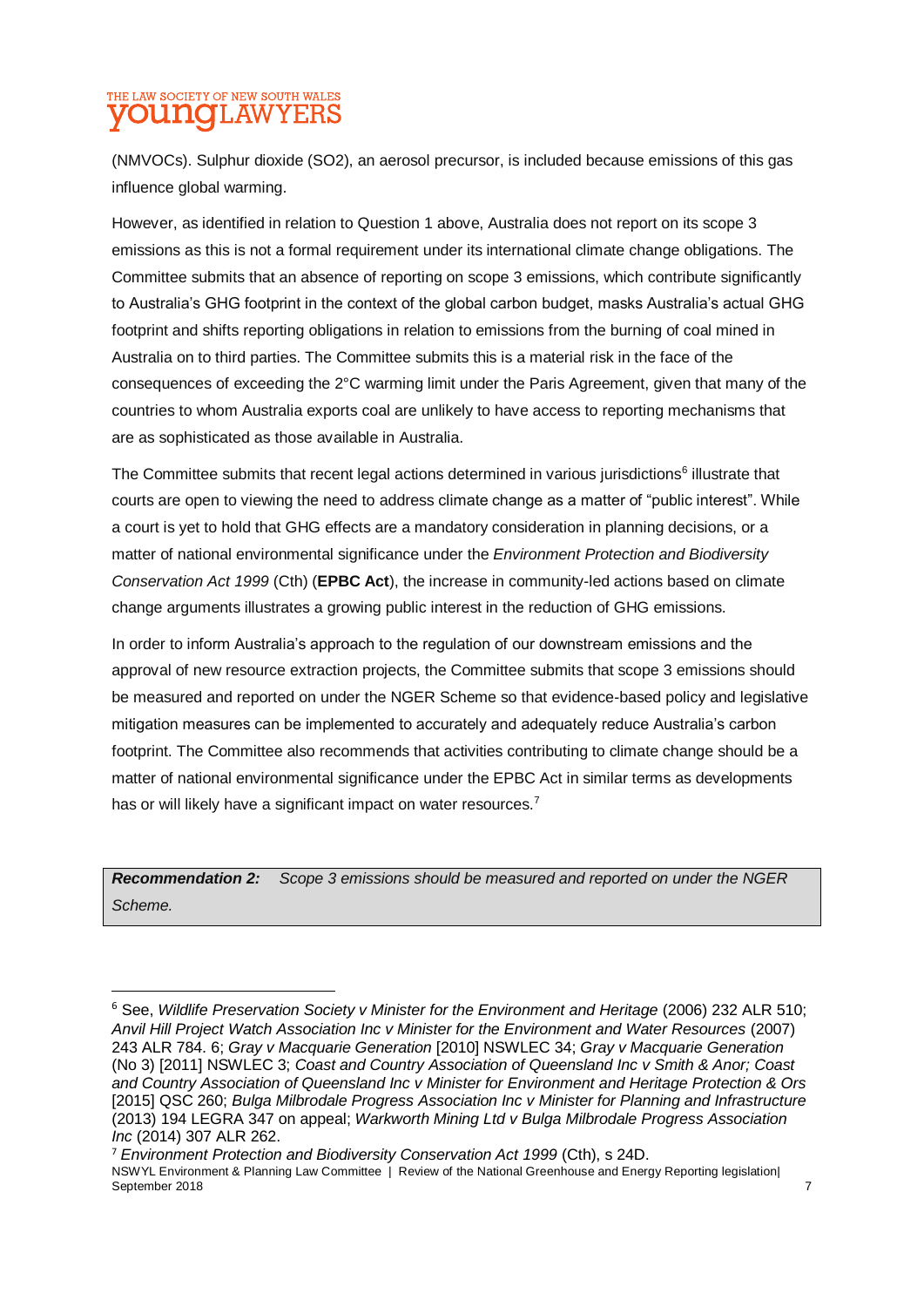#### THE LAW SOCIETY OF NEW SOUTH WALES **young**LAWYERS

### **Q. 5 Does the frequency and timing for reporting cause any particular issues for companies?**

While the annual reporting regime under the NGER Scheme provides efficiency for business by streamlining the administrative process, it creates a lag of some 6-9 months before the National Greenhouse Accounts under the NGER Scheme are made available. The Committee submits that the delay of 6-9 months is undesirable given the importance of this information in making policy and legislative decisions to encourage industry to reduce emissions. Therefore, the Committee recommends that reporting under the NGER Scheme should be carried out on a monthly, rather than annual basis, and the National Greenhouse Accounts maintained accordingly.

*Recommendation 3: Reporting under the NGER Scheme should be carried out on a monthly, rather than annual basis, and the National Greenhouse Accounts maintained accordingly.*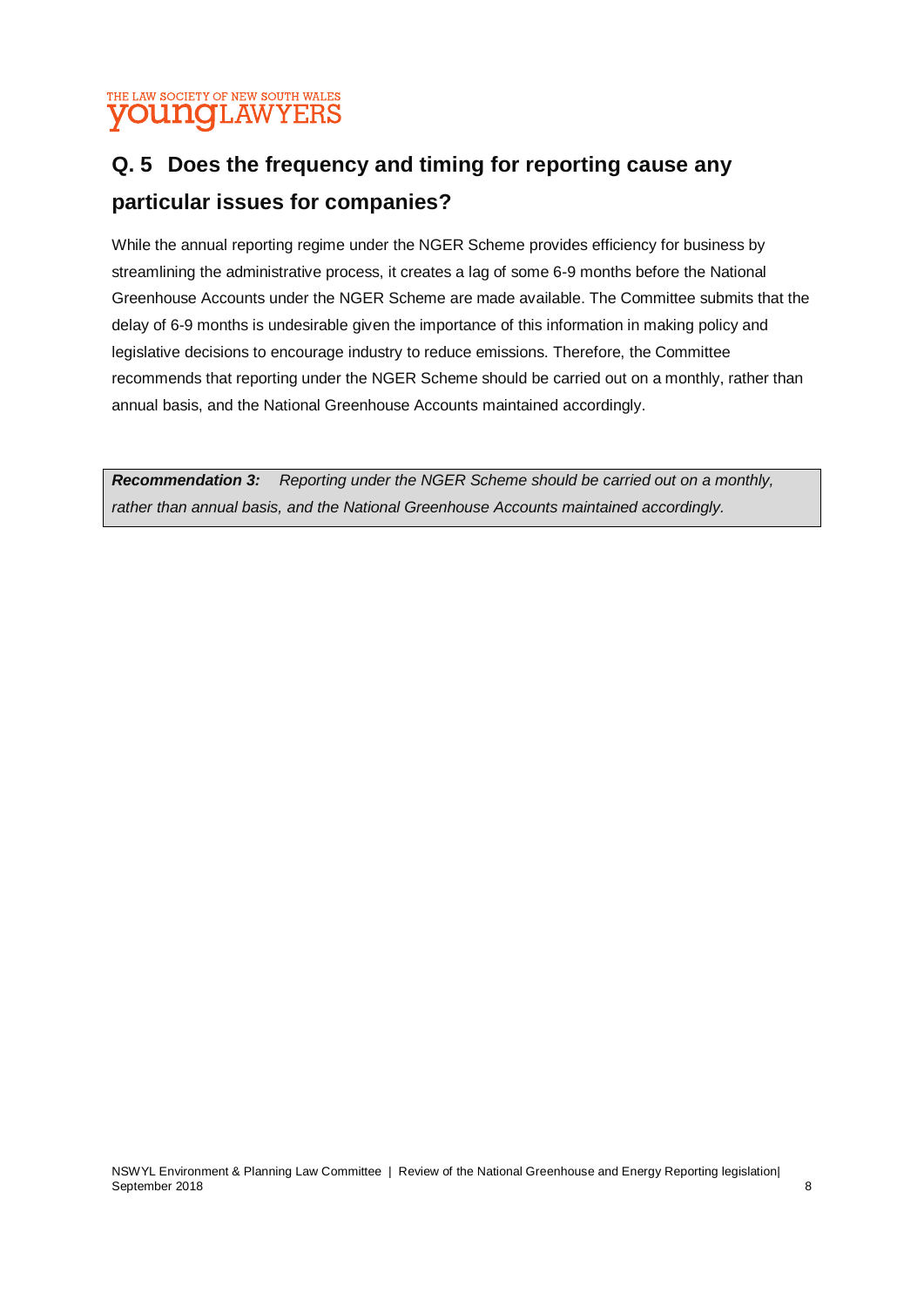#### THE LAW SOCIETY OF NEW SOUTH WALES **younq**LAWYERS

### **Consultation Questions: Chapter 3**

### **Q. 12Is the safeguard mechanism delivering on its objectives and fit for purpose?**

According to the Clean Energy Regulator's website, the objective of the safeguard mechanism is to "ensure that emissions reductions purchased through the [Emissions Reduction Fund a](http://www.cleanenergyregulator.gov.au/ERF/About-the-Emissions-Reduction-Fund)re not offset by significant increases in emissions above business-as-usual levels elsewhere in the economy".<sup>8</sup> However, Australia's 2030 Target calls for a reduction in emissions below "business-as-usual".

The Committee recommends that the stated object of the safeguard mechanism should reflect the fact that it is the primary legislative mechanism which has the potential to drive emissions reductions in Australia. The Committee submits that the objective of the safeguard mechanism should be redefined with reference to its role in facilitating the realisation of Australia's 2030 Target and future NDCs under the Paris Agreement.

In addition, while the *design* of the safeguard mechanism is effective in terms of providing a framework for companies to measure, report on and manage their GHG emissions, the *operation* of the safeguard mechanism should adapted to realise its potential to be used as a market-based mechanism to ensure absolute emissions reductions.

Changes to the following key elements of the safeguard mechanism are required to ensure that it is fit for purpose:

- 1 the emissions threshold that determines which facilities are covered by the safeguard mechanism; and
- 2 the level at which their 'baseline' emissions are set.

This is discussed in greater detail in relation to Questions 13 and 18 below.

*Recommendation 4: The objective of the safeguard mechanism should be redefined with reference to its role in facilitating the realisation of Australia's long-term emissions reduction targets.*

-

<http://www.cleanenergyregulator.gov.au/About/What-we-do>.

NSWYL Environment & Planning Law Committee | Review of the National Greenhouse and Energy Reporting legislation| September 2018 9

<sup>8</sup> Clean Energy Regulator, 'What We Do' (14 December 2016)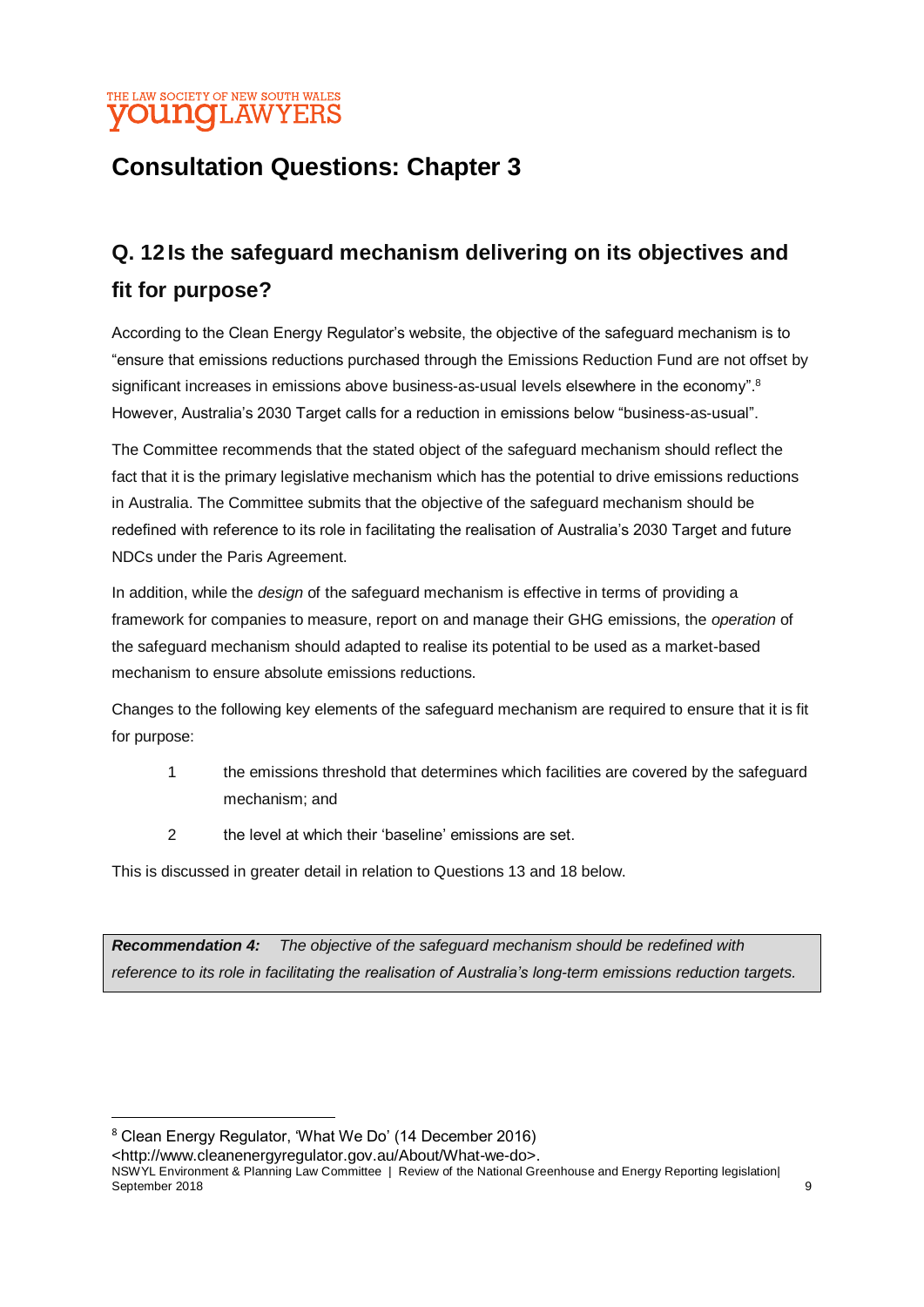#### THE LAW SOCIETY OF NEW SOUTH WALES **yOUNG**LAWYERS

**.** 

### **Q. 13Are the emissions thresholds under the safeguard mechanism efficient and effective or should they be changed so more or fewer emissions are covered?**

The Committee submits that the emissions threshold that determines which facilities are covered by the safeguard mechanism should be changed so that more emissions are covered. This should be done by reference to a clearly defined, long-term framework for ratcheting down emissions, which will enable Australia to meet its 2030 Target and future NDCs under the Paris Agreement. This would provide a clear signal to industry about the need to reduce the emissions intensity of their operations, while ensuring they have time to respond effectively to the regulatory mechanism.

Reducing the emissions thresholds would also ensure that the burden of reducing GHG emissions is shared across a greater number of entities, rather than affecting only relatively few companies that have the largest emissions footprints, and ultimately mean that the realities of operating in a carbon constrained future are more appropriately factored into long-term investment decisions across the economy.

*Recommendation 5: A clearly defined framework for ratcheting down the emissions thresholds under the safeguard mechanism should be developed in line with Australia's long-term emissions reduction targets.*

### **Q. 14Should the scope of the safeguard mechanism be expanded or reduced if changes are made to the emissions and energy reporting scheme?**

The scope of the safeguard mechanism should be expanded so that it applies to facilities that have a cumulative scope 1-3 emissions footprint, which exceeds the emissions threshold. The Committee acknowledges that it will be difficult for facilities in the resource extraction industry to reduce their actual emissions. However, the Committee submits that those emitters should be held to account for their contribution to the global carbon budget by being required to offset their emissions by surrendering Australian Carbon Credit Units (**ACCUs**). This would also have the positive effect of further stimulating Australia's carbon market, noting that the first year of operation of the Safeguard Mechanism in its current form (to 30 June 2017) has already reinvigorated the market for ACCUs.<sup>9</sup>

NSWYL Environment & Planning Law Committee | Review of the National Greenhouse and Energy Reporting legislation| September 2018  $\frac{1}{2}$  10 <sup>9</sup> Carbon Market Institute, 'Safeguard Mechanism Reboots Australia's Carbon Market' (14 March 2016) < http://carbonmarketinstitute.org/safeguard-mechanism-reboots-australias-carbon-market/>.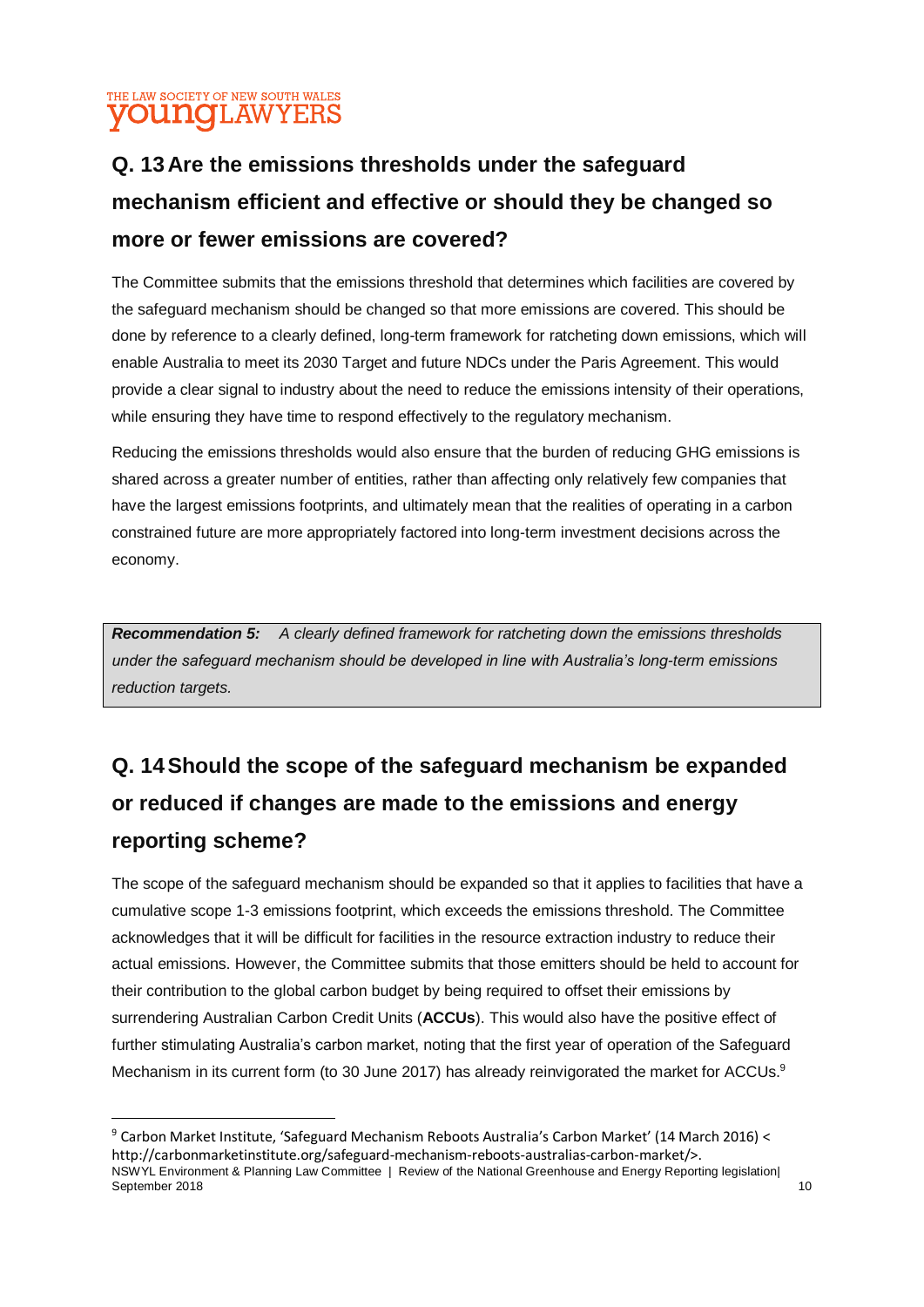#### HE LAW SOCIETY OF NEW SOUTH WALES **OUNCLAWYERS**

**Recommendation 6:** The scope of the safeguard mechanism should be expanded so that it applies to all facilities that have a cumulative scope 1-3 emissions footprint, which exceeds the emissions threshold.

### **Q. 17Should facilities be able to use the same emission reductions to meet safeguard mechanism and Emissions Reduction Fund contract obligations?**

Entities covered by the safeguard mechanism can currently undertake Emissions Reduction Fund (**ERF**) projects to generate ACCUs, reducing the net emissions from a facility by way of a "deemed surrender". However, the ACCUs can also be sold to the Australian Government under an Emissions Reduction Fund contract. This means that participating in the ERF scheme represents a double benefit to safeguard mechanism entities. This result offends the general principle that ACCUs can only be used once. Accordingly, the Committee submits that emissions abatement from ERF projects should not be used in the calculation of safeguard facilities' net emissions.

*Recommendation 7: Emissions abatement from ERF projects should not be used in the calculation of safeguard facilities' net emissions.*

## **Q. 18What actions are facilities taking to meet safeguard mechanism obligations and are the options available to facilities to manage their excess emissions effective and efficient?**

If a safeguard facility's emissions exceed its baseline, the operator can currently manage their excess emissions in a number of ways, including:

- 1 applying to vary their emissions baseline;
- 2 applying for a multi-year monitoring period smooth their emissions intensity;
- 3 offsetting their emissions by surrendering ACCUs; or
- 4 applying for an exemption where exceptional circumstances apply.

In relation to the first option for managing excess emissions, where historical baselines apply to a facility, operators can apply to increase its baseline if:

NSWYL Environment & Planning Law Committee | Review of the National Greenhouse and Energy Reporting legislation| September 2018 11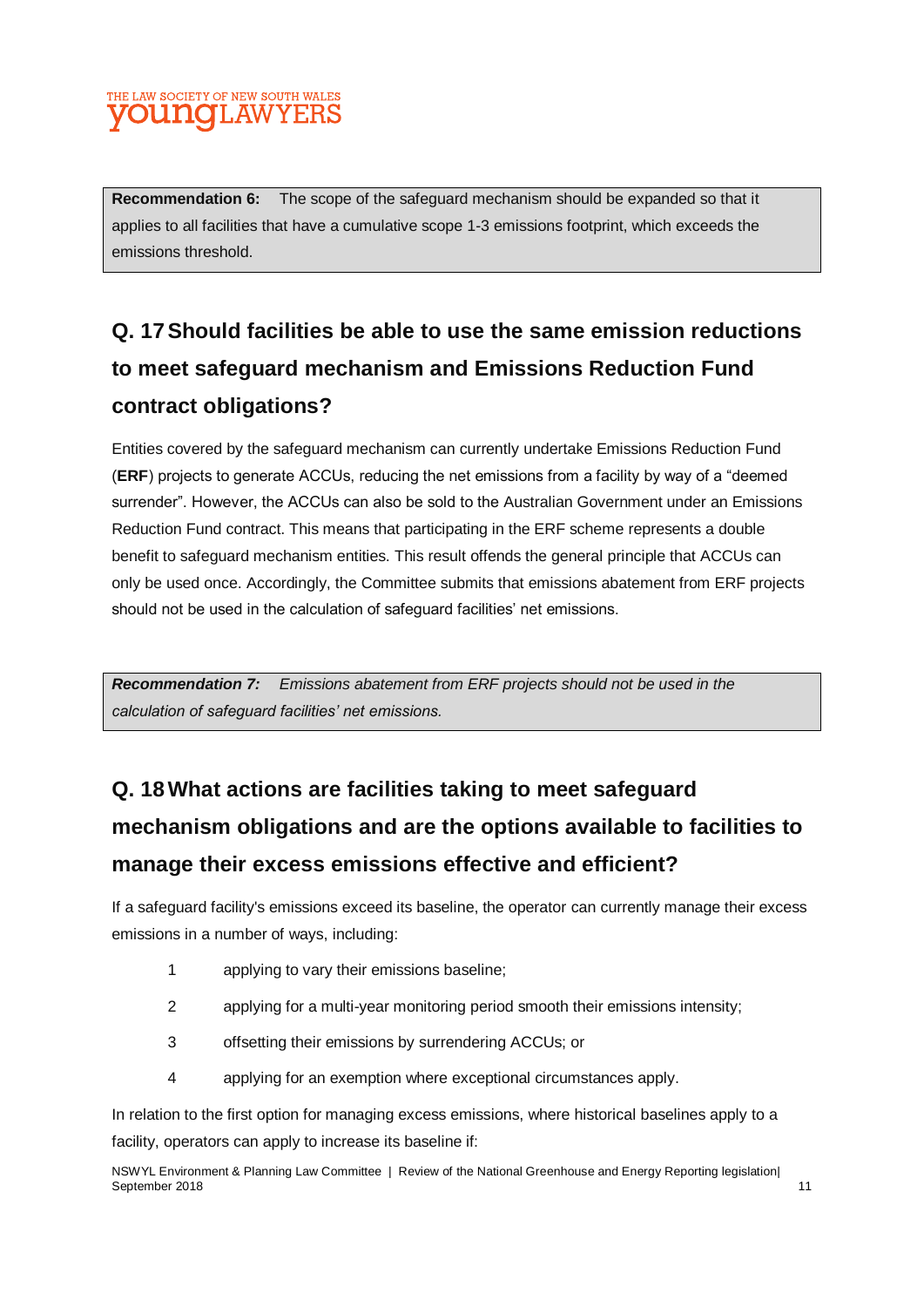

- 1 the facility exceeds its baseline in 2016-17;
- 2 production at the facility increases by more than 20 per cent;
- 3 there is natural variability in the emissions from a resource-based facility (ie. mining, oil and gas facilities); or
- 4 the facility's net emissions increase, but the emissions-intensity of the facility is improving.

The Committee submits that, having regard to the fact that Australia's 2030 Target seeks to reduce our national emissions by reference to 2005 levels, it is inappropriate to allow safeguard facilities to continue to increase their emissions baselines. If this practice is allowed, the benefit of emissions reductions achieved across the economy will be eroded by increased emissions from these facilities and significantly hamper Australia's ability to comply with the 2030 Target.

The Committee submits that the safeguard mechanism should be used as a tool to encourage entities to transition away from emissions-intensive industries, rather than accommodating growth in those sectors.

The Committee also submits that multi-year monitoring periods should no longer be allowed. Where safeguard facilities exceed their baseline emissions for any reporting year, they should be required to manage their emissions intensity by purchasing and surrendering ACCUs. This will stimulate the domestic market for ACCUs, helping to drive investment in carbon abatement initiatives and in turn assist Australia to meet its 2030 Target.

In relation to the use of offsets to manage emissions exceedances, the Committee submits that consideration should be given to how the safeguard mechanism could be linked with international markets instituted in accordance with Article 6 of the Paris Agreement. This is necessary in order to ensure that safeguard facilities have access to the lowest-cost means of reducing their net emissions.

*Recommendation 8: Safeguard facilities should no longer have the ability to increase their emissions baselines.*

*Recommendation 9: Safeguard facilities should no longer have the ability to utilise multi-year monitoring periods.*

*Recommendation 10: Consideration should be given to how the safeguard mechanism could be linked with international markets.*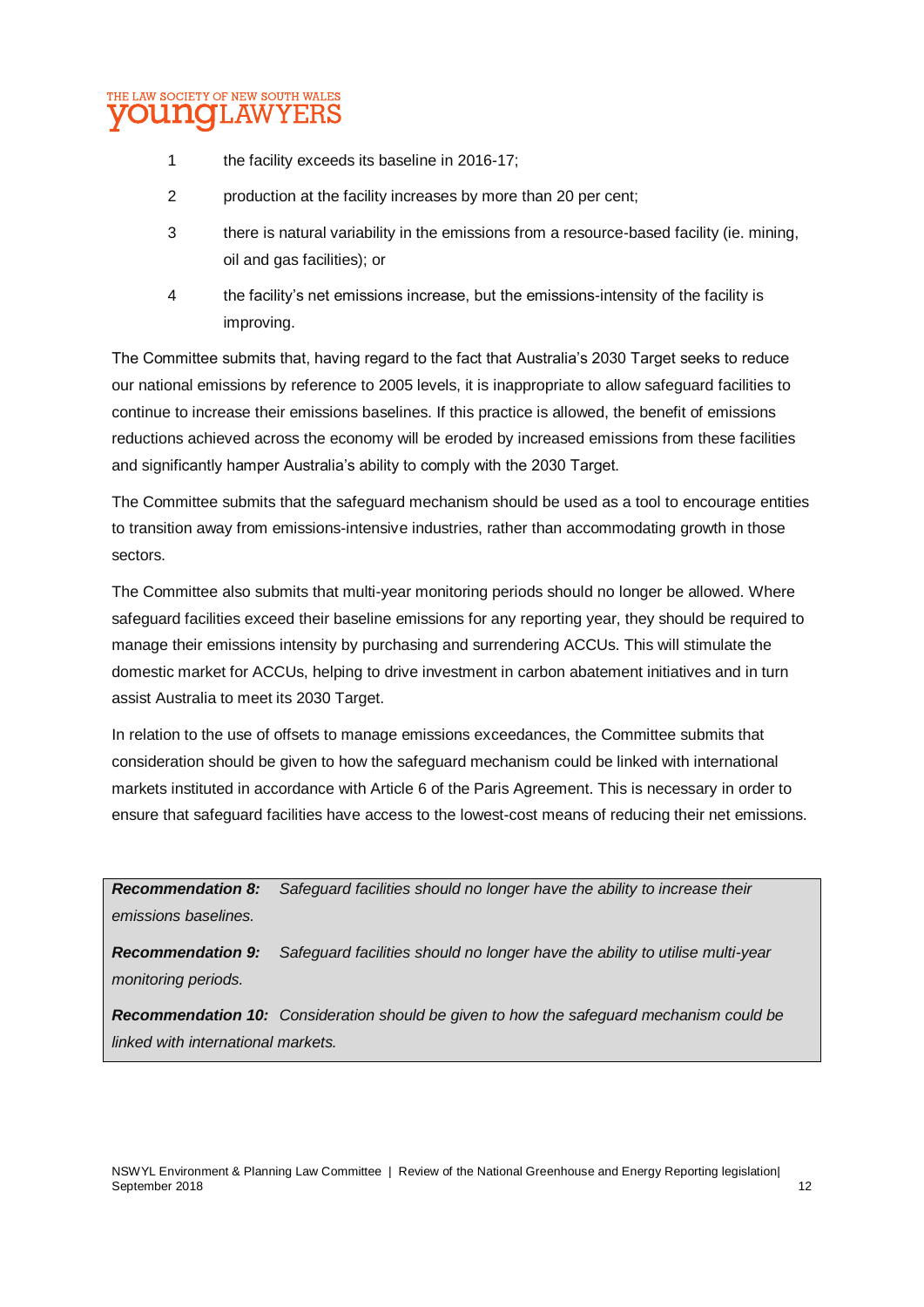#### HE LAW SOCIETY OF NEW SOUTH WALES **younq**LAWYERS

### **Consultation Questions: Chapter 4**

### **Q 19:Are the publication thresholds set at the right level?**

The Committee submits that the appropriateness of publication thresholds should be decided with regard to the relevant objectives of the legislation, as outlined in section 3 of the *National Greenhouse and Energy Reporting Act 2007* (Cth) (**NGER Act**). As discussed with reference to Chapter 2 of the Discussion Paper, the NGER Act creates the framework for the reporting and dissemination of information relating to GHG emissions of corporations.<sup>10</sup> Further objectives of the NGER Act include the use of such GHG emissions data for informing government policy formulation and the Australian public, as well as meeting Australia's international reporting obligations.<sup>11</sup> Having regard to these objectives, the Committee submits that the setting of 50 kt Co2-e a year as the corporate group threshold is too high for various reasons.

Firstly, the threshold leads to the exclusion of many smaller corporations. Notwithstanding privacy and commercial concerns, the emissions of smaller corporations collectively account for a large contribution to the total net emissions of GHGs in Australia<sup>12</sup>. Accordingly, the Committee submits that the publication of NGER Scheme data captured in relation to smaller corporations is crucial to developing an accurate, transparent and robust reporting system. For example, road transport activities in 2013 accounted for 14.3% of Australia's annual GHG emissions,<sup>13</sup> but high publication thresholds meant that most data regarding road transport activities was excluded from publication. In fact, data accounting for only 1% of the emissions from road transport activities was published.<sup>14</sup>

The Committee submits that where the completeness of publicly available data for comparison across industry sectors is compromised, one of the key incidental benefits of the NGER Scheme competition - is lost. Removing publication thresholds would allow corporations and the public to compare the emissions reduction performance of similar companies of all sizes, stimulating competition within industry sectors.<sup>15</sup>

-

<sup>10</sup> *National Greenhouse and Energy Reporting Act* 2007 (Cth), s 3.

<sup>11</sup> *Ibid*.

<sup>&</sup>lt;sup>12</sup> National Greenhouse and Energy Reporting Act 2007 (Cth), s 22X(3).

<sup>&</sup>lt;sup>13</sup> Commonwealth of Australia, Australian National Greenhouse Accounts: National Inventory Report 2013, The Australian Government Submission to the United Nations Framework Convention on Climate Change (2015) Vol 1, Table 2.1.

<sup>&</sup>lt;sup>14</sup> Clean Energy Regulator, Australia's Source of Reported Scope 1 Emissions By Industry for 2013-14, National Greenhouse and Energy Reporting (Fact Sheet)

<sup>&</sup>lt;http://www.cleanenergyregulator.gov.au/DocumentAssets/Documents/NGER%20Australias%20sour ces%20of%20reported%20scope%201%20emissions%20by%20industry%20in%202013-14.pdf>. <sup>15</sup> Commonwealth of Australia House of Representatives, 'National Greenhouse And Energy Reporting Bill 2007 Explanatory Memorandum' (2007).

NSWYL Environment & Planning Law Committee | Review of the National Greenhouse and Energy Reporting legislation| September 2018 13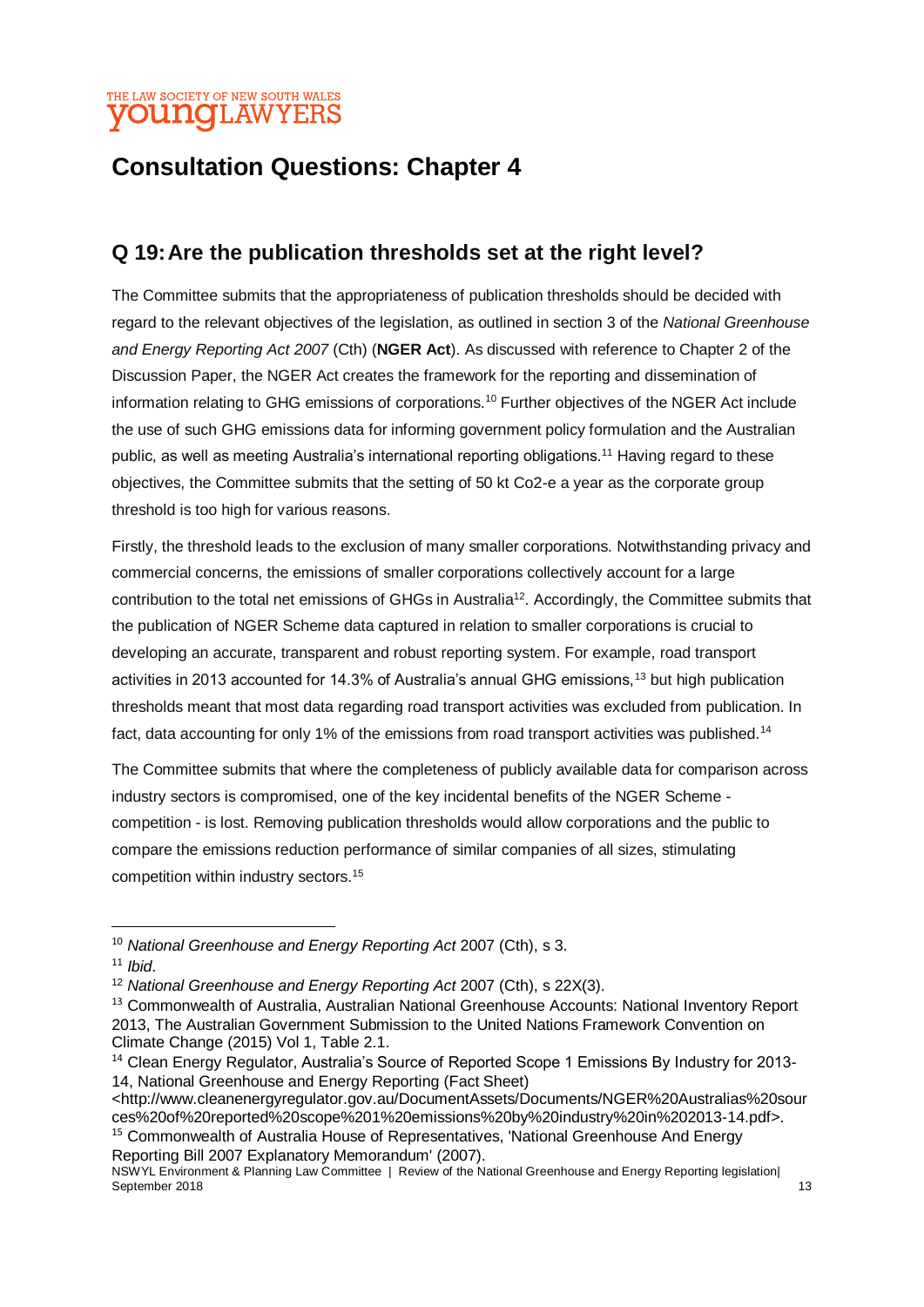#### THE LAW SOCIETY OF NEW SOUTH WALES **UNOLAWYERS**

It is also worth noting that Australia's publication thresholds under the NGER Scheme are considerably higher than those in many other jurisdictions. For example, the publication threshold under the European Union Emissions Trading System is almost half of that under the NGER Scheme, at 28 kt CO2-e a year.<sup>16</sup> Some jurisdictions have also implemented alternate publication triggers, with a notable example being the French regime which requires corporations with more than 500 employees to publish their emissions data.<sup>17</sup> More broadly, the Organisation for Economic Cooperation and Development has identified a global trend in moving away from traditional laws requiring only the reporting of large emitters, toward a gradual removal of thresholds.<sup>18</sup>

Finally, the Committee submits that from a practical perspective, there is little utility in setting different reporting and publication requirements under the NGER Scheme because, once the emissions from a particular source or activity have been quantified to ensure they are under the emissions intensity threshold, most of the benefit of having a publication threshold (ie. cost efficiencies through reduced administration) is lost.<sup>19</sup>

*Recommendation 11: The threshold for data publication under the NGER Scheme should be either reduced or removed, with consideration given to the appropriateness of other limitations such as the number of employees of the corporation.*

*Recommendation 12: The threshold for data publication under the NGER Scheme should be expanded to take into account scope 3 emissions.*

### **Q 20 Are any changes required to the data reported, when it is published or how it is published?**

The Committee submits that the publication of NGER Scheme data by 28 February preceding financial year is inadequate because it creates a lag of some 6-9 months before the NGER Scheme data is made available for that financial year. The Committee submits that the delay of 6-9 months is undesirable given the importance of this data in making policy and legislative decisions and the data collected should be made available to policy makers and the public more quickly to ensure that

1

<sup>&</sup>lt;sup>16</sup> Céline Kauffmann, Cristina Tébar Less, Dorothee Teichmann, 'Corporate Greenhouse Gas Emission Reporting: A Stocktaking of Government Schemes', OECD Working Papers on International Investment, 2012/01, OECD Publishing <http://dx.doi.org/10.1787/5k97g3x674lq-e>.

<sup>17</sup> *Grenelle II Act* 2012 (France), art 75.

<sup>&</sup>lt;sup>18</sup> Céline Kauffmann, Cristina Tébar Less, Dorothee Teichmann, 'Corporate Greenhouse Gas Emission Reporting: A Stocktaking of Government Schemes', OECD Working Papers on International Investment, 2012/01, OECD Publishing <http://dx.doi.org/10.1787/5k97g3x674lq-e>.

<sup>&</sup>lt;sup>19</sup> World Business Council for Sustainable Development and World Resources Institute, 'The Greenhouse Gas Protocol' (Greenhouse Gas Protocol, 2012)

NSWYL Environment & Planning Law Committee | Review of the National Greenhouse and Energy Reporting legislation| September 2018 14 <https://ghgprotocol.org/sites/default/files/standards/ghg-protocol-revised.pdf> 8.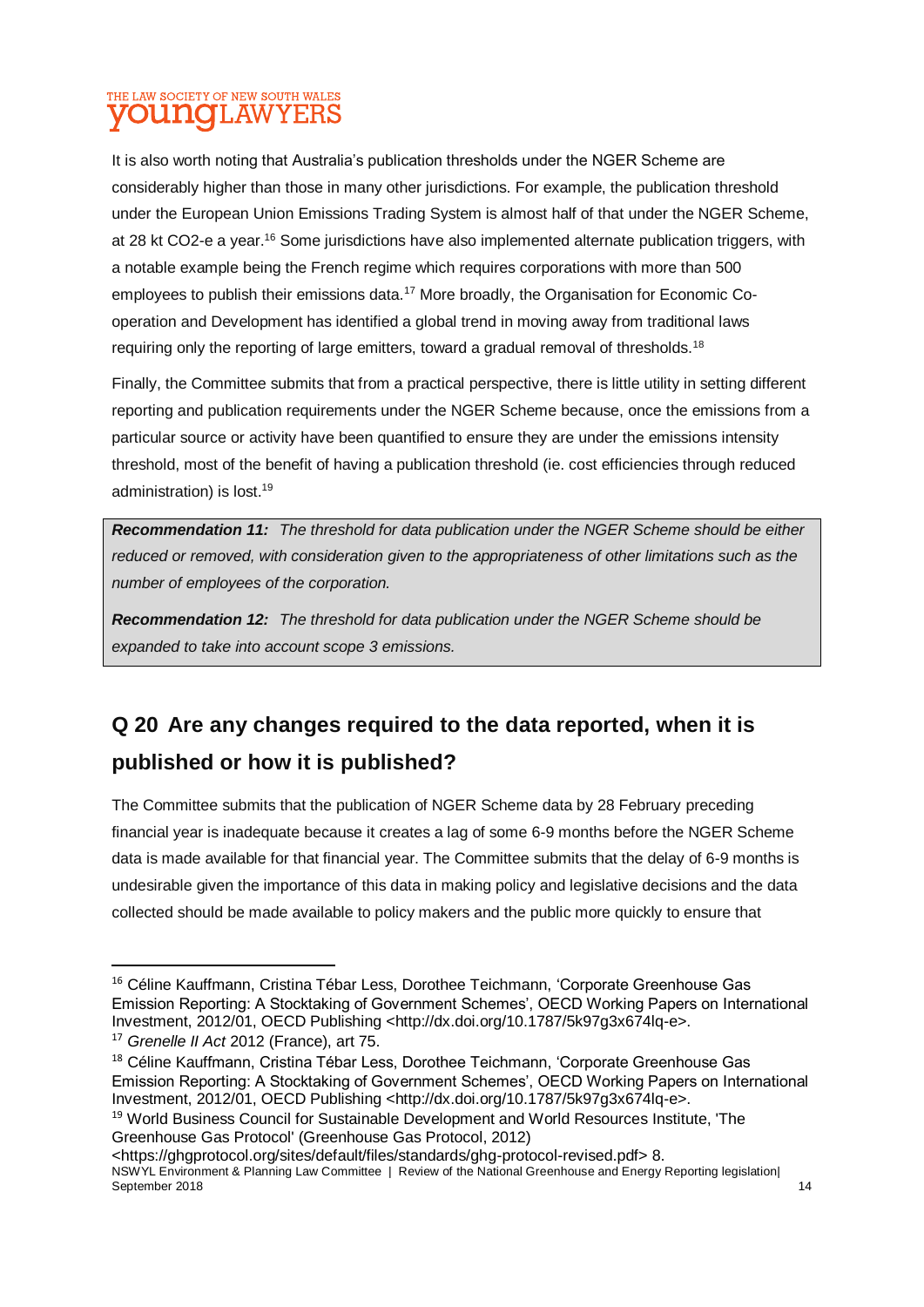#### THE LAW SOCIETY OF NEW SOUTH WALES **70UNOLAW** YERS

decisions made around adaptation and/or mitigation are based on the most up to date and accurate information possible.

The Committee submits that the completeness of the data published under the NGER Scheme is compromised by the lack of information on scope 3 emissions and the exclusion of data on emissions from certain sectors. In particular, given downstream emissions often account for a corporation's greatest proportion of GHG emissions,<sup>20</sup> the Committee submits that the publication of data on scope 3 emissions is vital to enhance accountability and ensure that public policy makers are able to accurately assess risks, opportunities and emissions hotspots in supply chains.<sup>21</sup>

In relation to the publication of data from agriculture, land use, land use change, forestry, private vehicle transport and residential sectors from publication, the Committee submits that the exclusion of that data from publication is inappropriate as it distorts the picture of the major contributors to Australia's emissions footprint on a company by company basis. In addition, many of the excluded sectors are amongst the largest emitters in Australia and ought not be exempt from a national reporting scheme aiming to ensure accountability. For example, the agricultural industry accounted for 13% of Australia's emissions in 2017, and the public and private transport sectors accounted for 19%.<sup>22</sup>

According to the explanatory memorandum for the 2007 NGER Bill,<sup>23</sup> emissions from land-use, landuse change and forestry (**LULUCF**) activities under the NGER Scheme were exempt from publication because the methodologies for reporting within the agriculture sector were not yet sufficiently robust to provide meaningful data to the company level. However, the Committee submits that this justification is no longer valid due to improvements in technology and methodologies for measuring LULUCF emissions. For example, many novel strategies have now been developed to measure and reduce emissions from agricultural livestock, which accounts for around 10.2% of Australia's GHG emissions.

In addition, LULUCF activities are identified under Article 3.3 of the Kyoto Protocol as an emissions source to be accounted for in meeting the Kyoto Protocol's emissions reduction targets. Furthermore,

**.** 

<https://ghgprotocol.org/sites/default/files/standards\_supporting/FAQ.pdf> <sup>21</sup> *Ibid.*

<sup>20</sup> Greenhouse Gas Protocol, 'Greenhouse Gas Protocol FAQ' (2018)

<sup>&</sup>lt;sup>22</sup> Department of the Environment and Energy (Cth), 'Revised 18 May 2018 Quarterly Update of Australia's

National Greenhouse Gas Inventory: December 2017 Incorporating NEM electricity emissions up to March 2018' (2018).

<sup>&</sup>lt;sup>23</sup> Commonwealth of Australia House of Representatives, 'National Greenhouse And Energy Reporting Bill 2007 Explanatory Memorandum' (2007).

NSWYL Environment & Planning Law Committee | Review of the National Greenhouse and Energy Reporting legislation| September 2018 15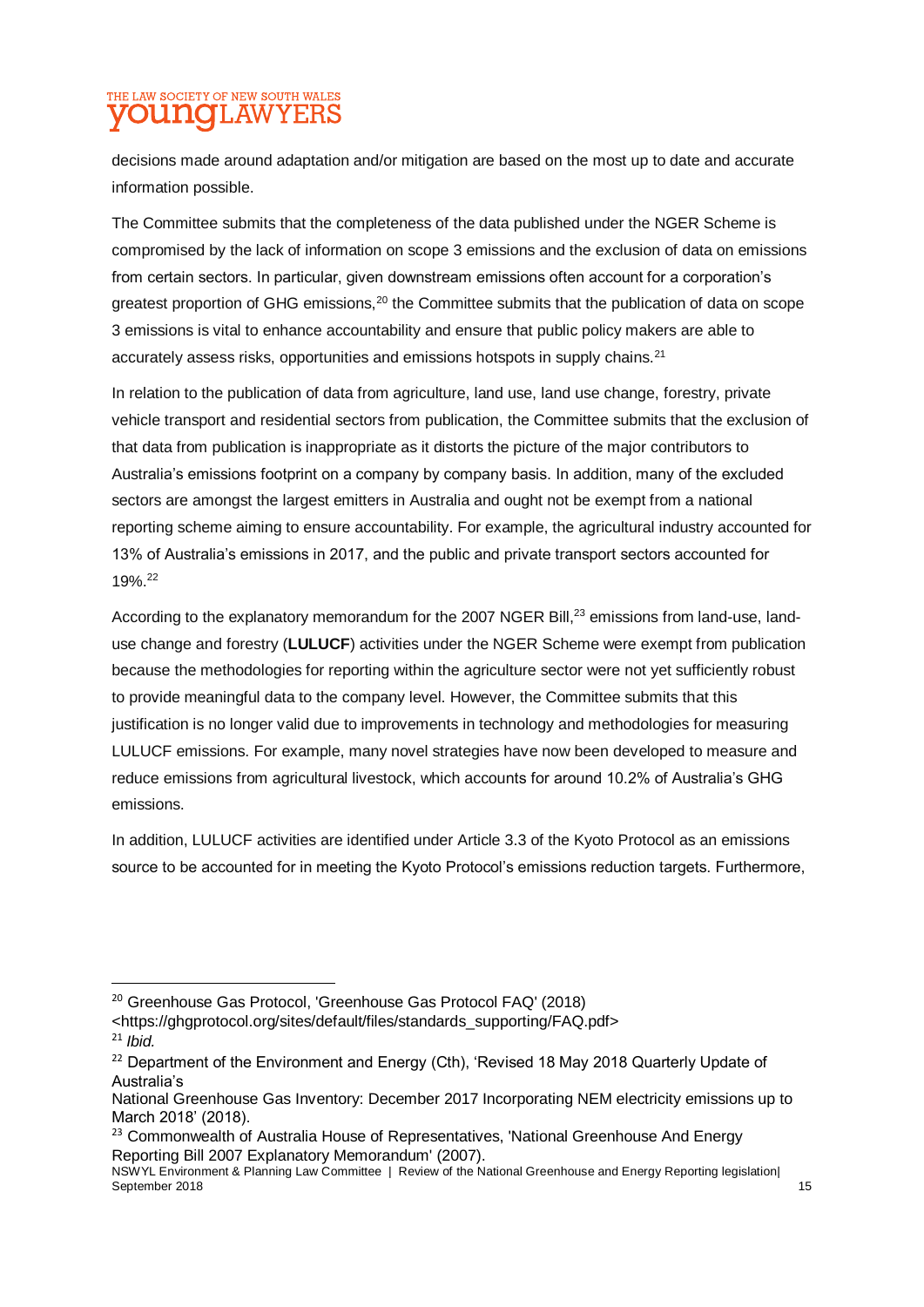### THE LAW SOCIETY OF NEW SOUTH WALES **UNOT AWYERS**

**.** 

emissions experts have called for increased recognition of the importance of measuring and regulating LULUCF emissions for better global climate change policy-making.<sup>24</sup>

While the Committee acknowledges that emissions from the sectors excluded from the NGER Scheme publication requirements are captured at a high level in the National Greenhouse Accounts, the Committee submits that the National Greenhouse Accounts serve a separate function which is, by itself, insufficient to satisfy the aims of the NGER Scheme. The National Greenhouse Accounts aim to provide a complete picture of national emissions through the estimation of emissions at an aggregate level by sector, while the data publication mechanic under the NGER Scheme captures emissions data in a bottom-up manner to identify the specific emissions sources in a given sector and enhance accountability of individual emitters.<sup>25</sup> Accordingly, the Committee submits that the exclusion of the publication of data from specific sectors leads to a loss of valuable information that would better satisfy the objectives of the NGER Scheme.

*Recommendation 13: Data collected under the NGER Scheme should be published on a monthly, rather than annual basis in accordance with the more frequent reporting requirements recommended in relation to Chapter 2 of the Consultation Paper.*

*Recommendation 14: Entities' scope 3 emissions should be published to enhance their accountability and better inform public policy.*

*Recommendation 15: Emissions data from the agriculture, land use, land use change, forestry, private vehicle transport and residential sectors should be published under the NGER Scheme.* 

## **Q. 21Do the rules for data publication and sharing balance the public interest with commercial or other interests or should they be changed?**

In principle, the Committee supports the balancing of public and commercial interests within the rules for data publication and sharing set out under the NGER Act, and the vesting of power in the Clean

<sup>&</sup>lt;sup>24</sup> David Ellison, Mattias Lundblad and Hans Petersson, 'Reforming the EU approach to LULUCF and the climate policy framework' (2014) 40 (2014/06/01/) *Environmental Science & Policy* 1; Joachim H. A. Krug, 'Accounting of GHG emissions and removals from forest management: a long road from Kyoto to Paris' (2018) 13 *Carbon Balance and Management* 1.

NSWYL Environment & Planning Law Committee | Review of the National Greenhouse and Energy Reporting legislation| <sup>25</sup> Céline Kauffmann, Cristina Tébar Less, Dorothee Teichmann, 'Corporate Greenhouse Gas Emission Reporting: A Stocktaking of Government Schemes', OECD Working Papers on International Investment, 2012/01, OECD Publishing <http://dx.doi.org/10.1787/5k97g3x674lq-e>.

September 2018 16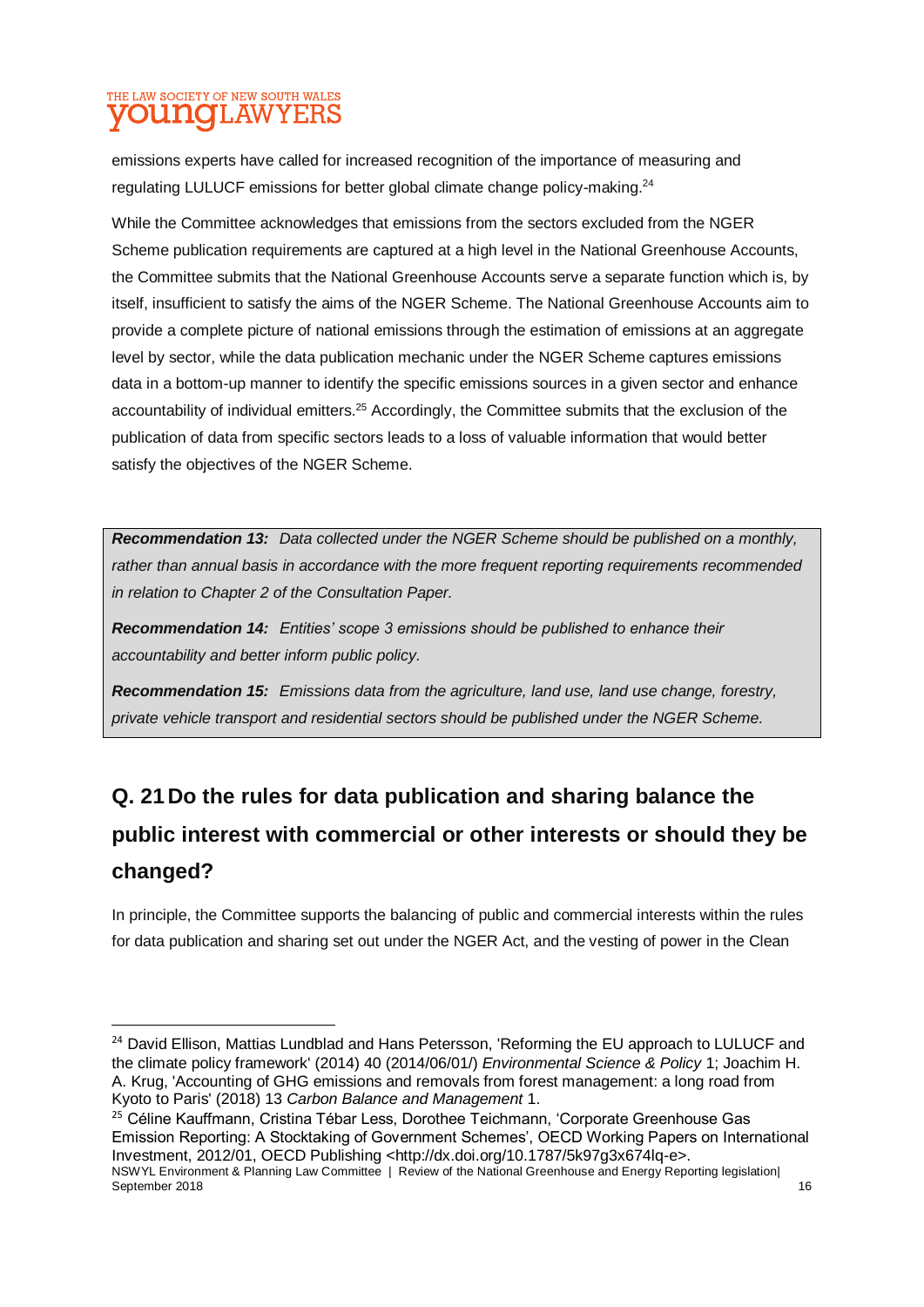### THE LAW SOCIETY OF NEW SOUTH WALES **UNOLAWYERS**

Energy Regulator, as an independent body to make decisions with respect to requests that information not to be published is appropriate.<sup>26</sup>

However, the Committee submits that a more prescriptive framework is required to ensure the Clean Energy Regulator applies a consistent approach to the evaluation of such requests and enhance transparency. For example, the circumstances in which the publication of certain data may will vary greatly from case to case, across various industries and between corporations of different sizes.

Accordingly, the Committee submits that the factors the Clean Energy Regulator must take into account when considering a request not to publish emissions data should be expressly identified in the NGER legislation.

Examples of the mandatory factors to be considered Clean Energy Regulator, apart from the public interest factors in favour of publication, could include:

- Organisational structures: control (operational and financial), ownership, legal agreements, joint ventures;
- Operational boundaries: on-site and off-site activities, processes, services, and impacts; and
- Business context: nature of activities, geographic locations, industry sector(s), purposes of information, and users of information.<sup>27</sup>

*Recommendation 16: The NGER legislation should expressly identify the factors the Clean Energy Regulator must take into account when considering a request not to publish emissions data.*

### **Q. 22Are the processes in place for accessing National**

### **Greenhouse and Energy Reporting data efficient and user-friendly?**

The Committee generally commends the accessibility of NGER Scheme data for the general public through the Clean Energy Regulator website. However, the Committee submits that certain improvements to the interface and efficiency of the page would the user experience.

Firstly, the Committee submits that the introduction page of the Clean Energy Regulator is confusing for members of the public who do not have a working understanding of the NGER Scheme. For example, all 8 data categories are listed under the tab: "National greenhouse and energy reporting

1

<sup>26</sup> Clean Energy Regulator (Cth), *Who we are* (July 2017).

<sup>&</sup>lt;http://www.cleanenergyregulator.gov.au/About/Who-we-are>.

<sup>&</sup>lt;sup>27</sup> World Business Council for Sustainable Development and World Resources Institute. 'The Greenhouse Gas Protocol' (Greenhouse Gas Protocol, 2012)

<sup>&</sup>lt;https://ghgprotocol.org/sites/default/files/standards/ghg-protocol-revised.pdf>.

NSWYL Environment & Planning Law Committee | Review of the National Greenhouse and Energy Reporting legislation| September 2018 17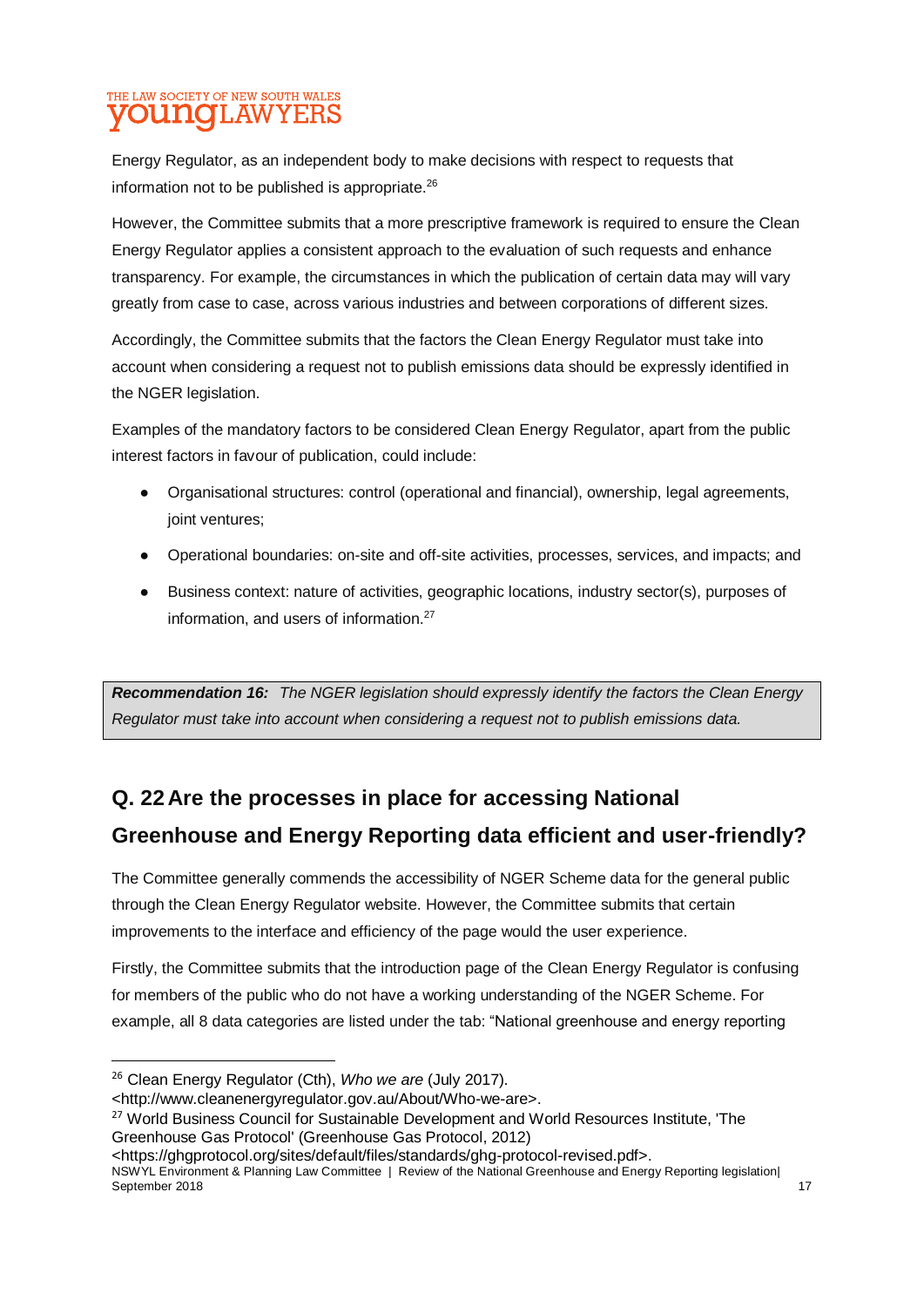#### THE LAW SOCIETY OF NEW SOUTH WALES **70UNCLAWYERS**

data". However, the webpage entitled: "What data is published and why", provides insufficient information to assist users to understand the nature of the various data categories.

The Committee submits that, the names of the data categories are often not intuitive or informative. For example, the tab entitled: "A closer look at emissions and energy data", provides little guidance as to the type, or year of data available under that under the tab. Similarly, a user looking for information pertaining to a specific company or emissions group on the: "Greenhouse and energy information by controlling corporation 2016 -17" webpage would have no way of doing so except by manually scrolling through the pages of tables online or downloading the whole data table.

*Recommendation 17: Consideration should be given as to how the interface of the Clean Energy Regulator website and information published on that website could be made more user-friendly for members of the public without a working understanding of the NGER Scheme and those looking for entity-specific emissions data.*

### **Q. 23How do you access and use emissions and energy data published or shared under the National Greenhouse and Energy Reporting legislation and are any improvements required?**

The Committee generally commends the role of data publication requirements under the NGER Scheme in filling important gaps in the publication of emission data in Australia. In particular, the use of the NGER Scheme to address inconsistencies in the different reporting schemes across States and Territories in Australia has been effective.

However, the Committee submits that the level of engagement from general public with the emissions and energy data published under the NGER Scheme is limited. The Committee notes that the NGER legislation does not contain a requirement to encourage public engagement with the published data, with Australia being awarded an Environmental Democracy Index (EDI) score of 0 out of 3 in this regard.<sup>28</sup>

As a guiding principle of environmental democracy, states should, as far as possible, seek to proactively encourage public participation.<sup>29</sup> The Committee submits that this requirement goes beyond the publication of data and requires active steps to be taken to encourage public engagement with the information available, potentially by making measures such as public announcements, news

<sup>29</sup> *Ibid* 225.

**.** 

<sup>28</sup> *Ibid* 225 – 226.

NSWYL Environment & Planning Law Committee | Review of the National Greenhouse and Energy Reporting legislation| September 2018 **18** 18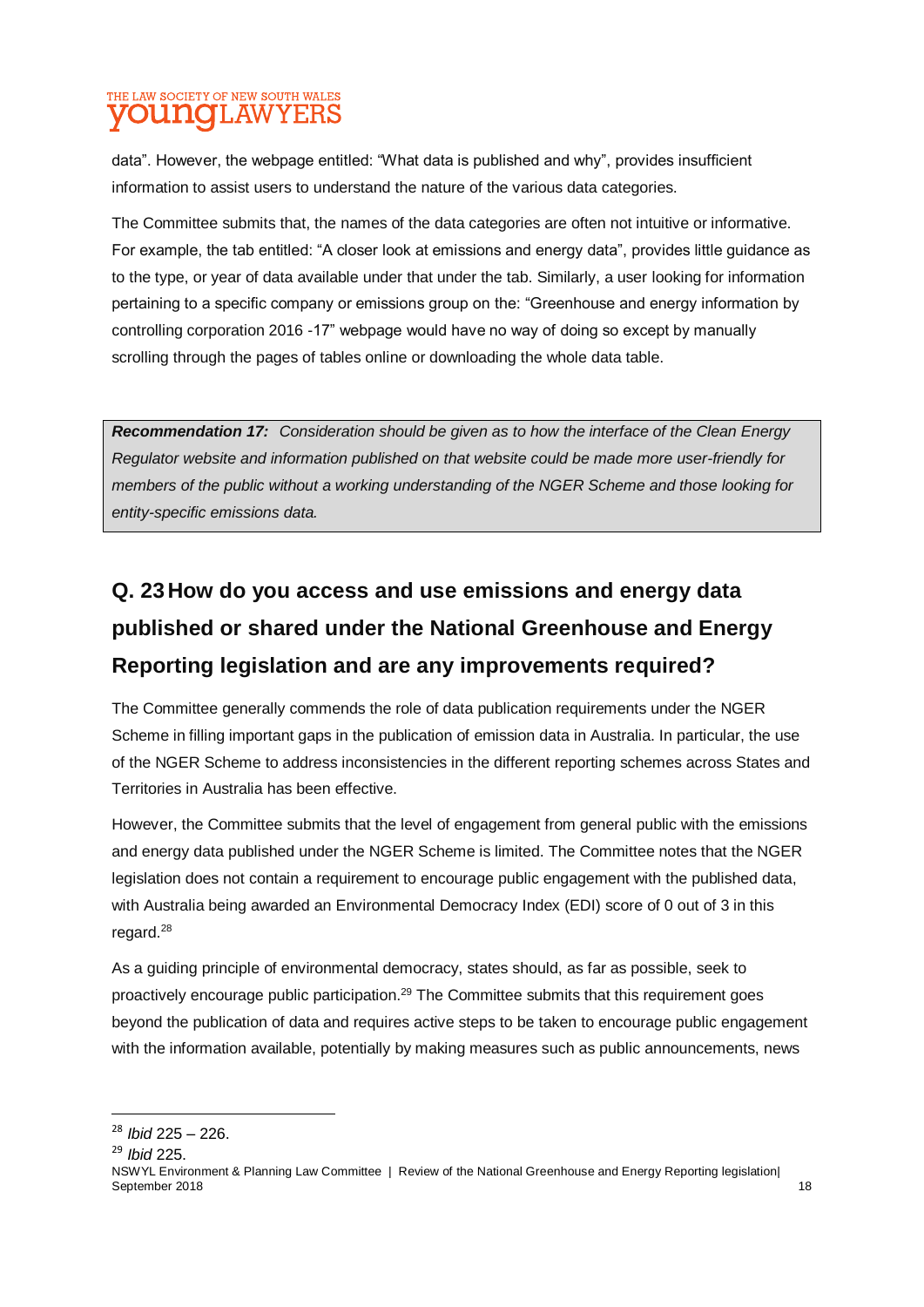### THE LAW SOCIETY OF NEW SOUTH WALES **UNOLAWYERS**

**.** 

items and interviews in the local media or local focus group meetings mandatory under the NGER Act.<sup>30</sup>

The Committee also submits that the NGER legislation has the potential to achieve better outcomes for corporate action in improving emission reduction strategies. The NGER Scheme is currently geared towards underpinning Australia's carbon trading market and, as a result, its scope is more limited than analogous schemes from other nations. $31$  For example, reporting schemes in France and the UK seek to provide companies with internal management systems to facilitate the uptake of lowcarbon corporate actions.<sup>32</sup> As the primary focus of these schemes is to raise awareness and incentivise action by companies to reduce their emissions, the data publication obligations include scope 3 emissions and encompass smaller, less energy-intensive companies.

Accordingly, the Committee submits that the NGER Scheme should place greater emphasis on the use of emissions data for informing and incentivising corporate action to reduce emissions by facilitating comparison of the performance of comparable entities.<sup>33</sup> This would involve changes to the publication requirements under the NGER Scheme to include scope 3 emissions, abolish publication exemptions for specific sectors and reduce publication thresholds. The Committee refers to its earlier submissions at Chapter 4 of the Consultation Paper.

*Recommendation 18: Measures to proactively encourage public participation and engagement with published NGER Scheme data should be included in NGER Act. This may involve legislating for an educative function [performed by the Regulator], entailing the power to educate and disseminate information to the public and Scheme participants.*

*Recommendation 19: The publication requirements for emissions data should be refined to facilitate the drawing of comparisons between corporations based on their source and activity type.*

### **Q. 24How should the National Greenhouse and Energy Reporting scheme evolve over time to support changing data needs?**

<sup>31</sup> Céline Kauffmann, Cristina Tébar Less, Dorothee Teichmann, 'Corporate Greenhouse Gas Emission Reporting: A Stocktaking of Government Schemes', OECD Working Papers on International Investment, 2012/01, OECD Publishing <http://dx.doi.org/10.1787/5k97g3x674lq-e>.

<http://www.defra.gov.uk/publications/files/pb13309-ghg-guidance-0909011.pdf>.

<sup>&</sup>lt;sup>30</sup> Guy J Dwyer and Judith A Preston, 'Striving for best practice in environmental governance and justice: Reporting on the inaugural Environmental Democracy Index for Australia' (2015) 32(3) *Environmental and Planning Law Journal 202.*

<sup>32</sup> *Grenelle II Act 2012* (France), art 75; Food and Rural Affairs Department for Environment, 'Guidance on how to measure and report your greenhouse gas emissions ' (2009)

<sup>&</sup>lt;sup>33</sup> GHG Protocol World Business Council for Sustainable Development and World Resources Institute, 'The Greenhouse Gas Protocol' (Greenhouse Gas Protocol, 2012)

<sup>&</sup>lt;https://ghgprotocol.org/sites/default/files/standards/ghg-protocol-revised.pdf>.

NSWYL Environment & Planning Law Committee | Review of the National Greenhouse and Energy Reporting legislation| September 2018 19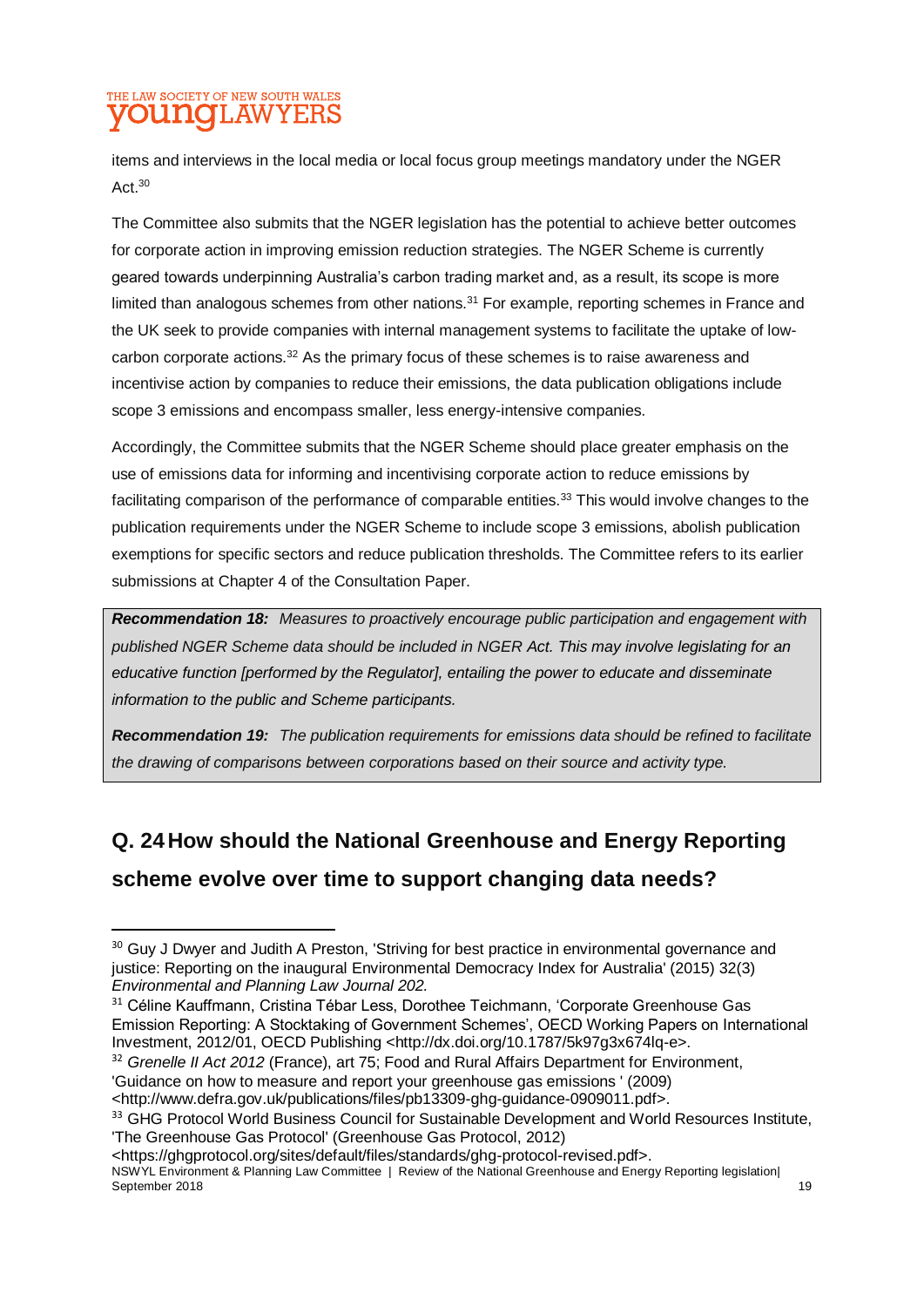#### THE LAW SOCIETY OF NEW SOUTH WALES **UNOLAW** YERS

**.** 

The Committee submits that there has been an increase in urgency and viability of legislating to improve Australia's response to climate change. Several key events have contributed to this observation:

- **International obligations**: it is crucial for Australia to have an accurate picture of its emissions footprint in order to facilitate the development of policy and legislative mechanisms to ensure we are able to meet our 2030 Target;
- **Climate variability**: Australia has a more variable climate than many parts of the world and is more vulnerable to the effects of climate change, with the 2018 drought crisis signalling the need for urgent action to prevent the worst effects of global warming;<sup>34</sup> and
- **Improvements in technology**: more accurate and holistic techniques for the measurement GHGs is now available, meaning legislative requirements can now seek to institute more indepth reporting and publication of GHG data.<sup>35</sup>

Accordingly, the NGER Scheme should evolve over time to ensure that it provides an accurate picture of Australia's GHG emissions (including scope 3 and LULUCF emissions). The enhanced quality of data will enable the development of policy and legislative mechanisms to effectively improve Australia's response to climate change.

NSWYL Environment & Planning Law Committee | Review of the National Greenhouse and Energy Reporting legislation| September 2018 20 <sup>35</sup> Department of Agriculture (Cth), 'Australian agriculture: reducing emissions and adapting to a changing climate Key findings of the Climate Change Research Program' (2013).

<sup>&</sup>lt;sup>34</sup> Albert I. J. M. Dijk et al, 'The Millennium Drought in southeast Australia (2001–2009): Natural and human causes and implications for water resources, ecosystems, economy, and society' (2013) 49(2) *Water Resources Research* 1040; Climate Council, 'Factsheet Climate Change and Drought June 2018' (2018) <https://www.climatecouncil.org.au/wp-content/uploads/2018/06/CC\_MVSA0146-Fact-Sheet-Drought\_V2-FA\_High-Res\_Single-Pages.pdf>.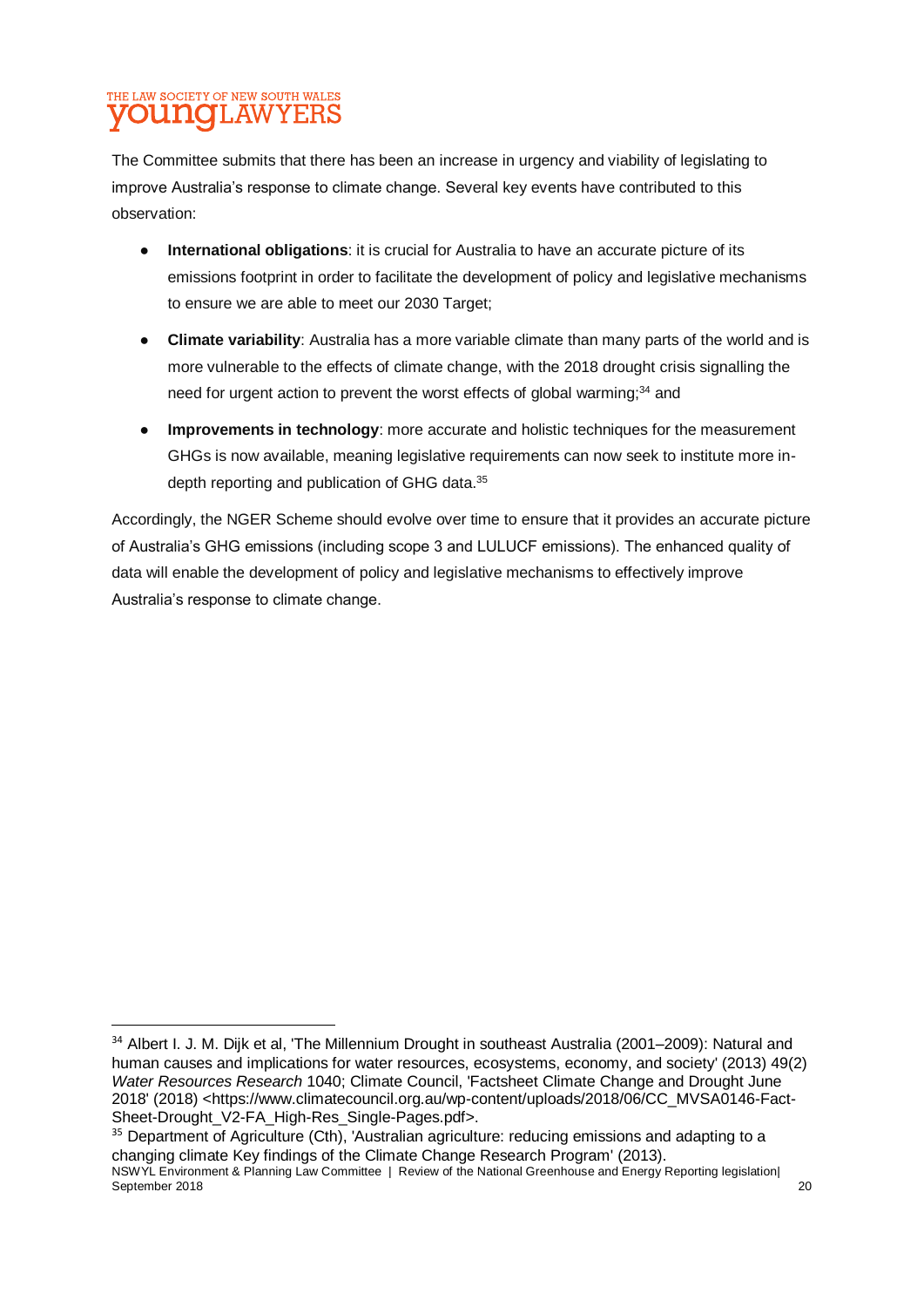#### THE LAW SOCIETY OF NEW SOUTH WALES **younq**LAWYERS

### **Consultation Questions: Chapter 5**

## **Q. 25Is the audit framework in the National Greenhouse and Energy Reporting legislation effective and efficient at ensuring compliance?**

In order to ensure compliance with the GHG emissions reporting requirements under the NGER Scheme, the Committee submits that all reporters (and especially those subject to the safeguard mechanism) should be required to engage a registered greenhouse and energy auditor to confirm they comply with reporting requirements prior to submitting their reports.

This is necessary to bring additional rigour to the reporting process given the Clean Energy Regulator uses a risk-based approach to detecting non-compliance by focusing on those areas or companies they believe are at greatest risk of material breaches of the NGER legislation. While the Committee recognises that the Clean Energy Regulator has certain resource constraints in relation to enforcing compliance, the Committee submits that the current auditing framework may allow for non-compliant entities to slip through the regulatory cracks in the NGER Scheme.

As previously emphasised in this submission, the Committee is of the view that the accuracy of reporting under the NGER Scheme is vital to ensuring effective policy decisions are made and legislative mechanisms put in place to improve Australia's response to climate change.

*Recommendation 20: All reporters (and especially those subject to the safeguard mechanism) should be required to engage a registered greenhouse and energy auditor to confirm they comply with reporting requirements prior to submitting their reports under the NGER Scheme.*

### **Concluding Comments**

NSW Young Lawyers and the Committee thank you for the opportunity to make this submission. If you have any queries or require further submissions please contact the undersigned at your convenience.